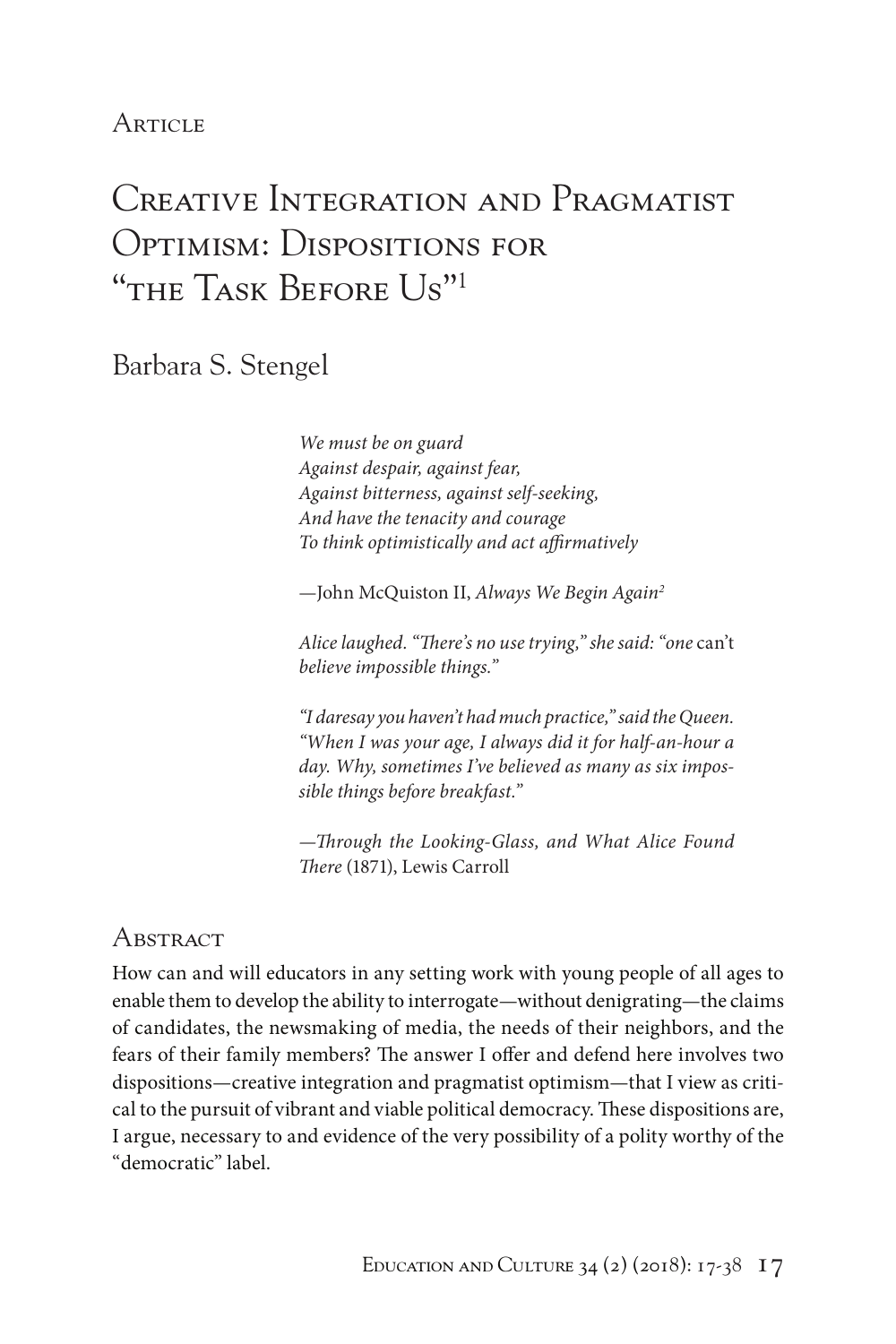In the wake of the November 2016 presidential election, countless commentators recognized what Richard Rorty knew in 1998, that the U.S. democratic system would crack under the weight of social and economic inequalities and inequities and that those cracking the safe would be not the historically marginalized but the historically privileged. Hear Rorty nearly 20 years ago:

[M]embers of labor unions, and unorganized unskilled workers, will sooner or later realize that their government is not even trying to prevent wages from sinking or to prevent jobs from being exported. Around the same time, they will realize that suburban white-collar workers—themselves desperately afraid of being downsized—are not going to let themselves be taxed to provide social benefits for anyone else.

At that point, something will crack. The nonsuburban electorate will decide that the system has failed and start looking around for a strongman to vote for—someone willing to assure them that, once he is elected, the smug bureaucrats, tricky lawyers, overpaid bond salesmen, and postmodernist professors will no longer be calling the shots. . . .

One thing that is very likely to happen is that the gains made in the past 40 years by black and brown Americans, and by homosexuals, will be wiped out. Jocular contempt for women will come back into fashion. . . . All the resentment which badly educated Americans feel about having their manners dictated to them by college graduates will find an outlet.<sup>3</sup>

The point is not Rorty's prescience nor the 2016 pollsters' failings but the clear implication that the vitality of political democracy relies on more than enforced civil rights and access to the voting booth. As John Dewey understood early on, democracy as "a mode of associated living" was and is the grounding for political democracy that works. Community is not a function of proximity but of communication, of community making. Affect theorist Lauren Berlant expresses this for postmodern ears in a way that Dewey might accept as she explores the "embodied processes of making solidarity itself."4 This, I argue, is the "task before us"5 as U.S. citizens in the early twenty-first century.

My particular challenge in this paper is to explore a question I posed to my students—future social studies teachers—shortly after the last presidential election. I asked them to imagine how they would teach social studies to ensure that *this* never happened again. *This* was not the election of Donald Trump, but the clear clash of horizons evident among the inhabitants of the United States in the present era—at the time of the election and now as we ponder possibilities for health care, equitable employment, and just policing as well as wrestling with who is to be believed and whose lives matter. How could and would these soon-to-be teachers of history and government and economics work with young people of all ages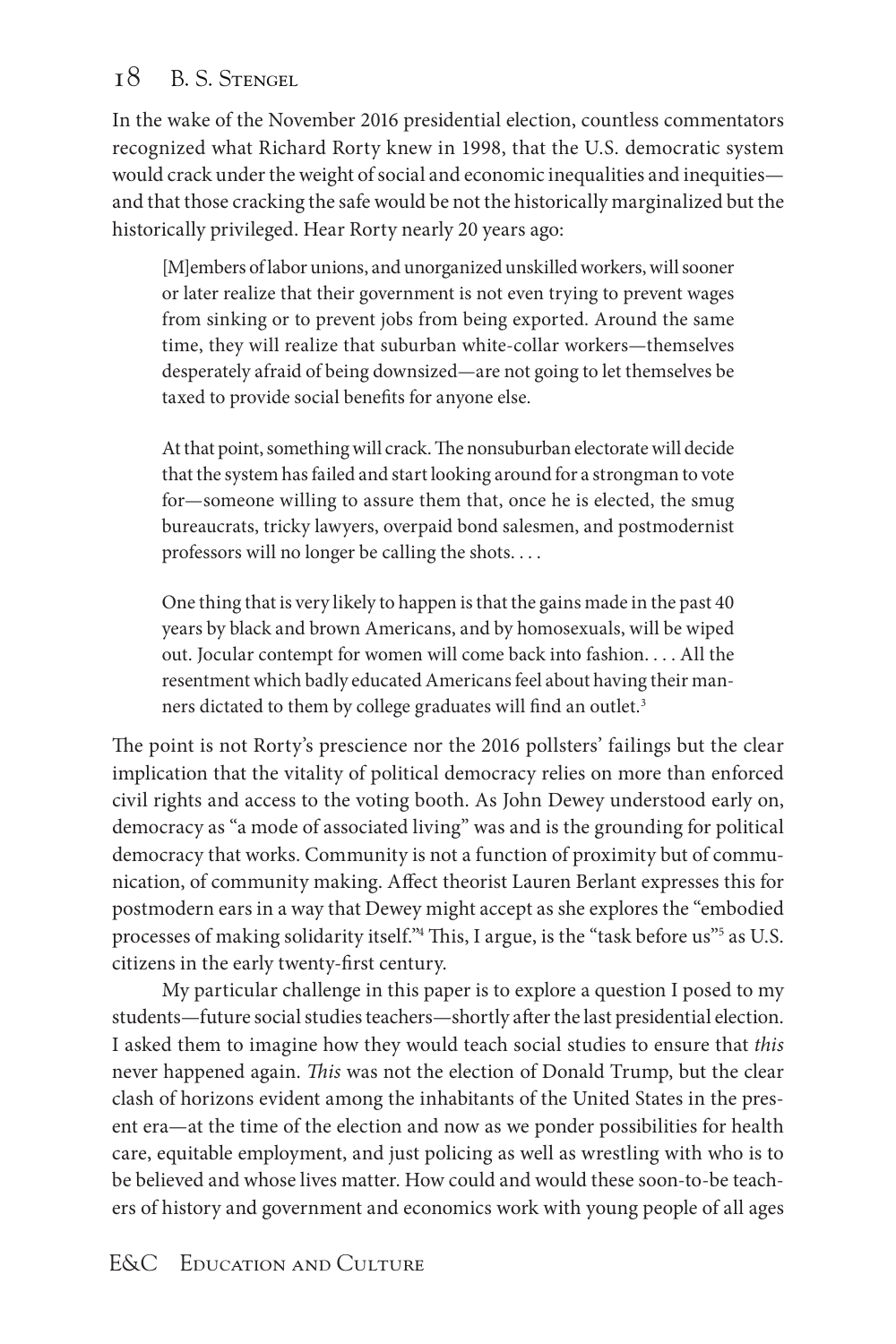to enable them to develop the ability to interrogate—without denigrating—the claims of candidates, the news making of media, the needs of their neighbors, and the fears of their family members? But let me be clear, this educational task cannot be left to a particular subset of teachers. It's a challenge for anyone who educates in any role, within any institution, for any aged population.

The answer I offer and defend here involves two dispositions—creative integration and pragmatist optimism—that I view as critical to the pursuit of vibrant and viable political democracy. Admittedly, creative integration and pragmatist optimism practiced by individual Americans would not be enough. Layers of political structures and supporting social functioning overlay and undergird these apparently individual dispositions. Nonetheless, these dispositions are, I argue, necessary to *and evidence of* the very possibility of a polity worthy of the "democratic" label. Moreover, these dispositions are properly the concern of those who take up the task of education, within schools or outside.

I begin with a brief discussion of the power of disposition, or "habit" as Dewey characterized it. I acknowledge the importance of recognizing dispositions as situated in social arrangements, that is, as *post hoc* indicators of democratic institutions, as much as individual traits that contribute to the construction of such institutions. Then I consider each critical disposition in turn, beginning with pragmatist optimism.

Pragmatist optimism is set against other possible variants—naive optimism, learned optimism, (over)confident optimism, and cruel optimism—to highlight its particular character as the tendency to focus on what I *can do* combined with the recognition that the meaning of my actions can only be judged *post hoc* in the light of *actual impacts* within problematized contexts.

Creative integration is drawn here based on the framing and phrasing of a pragmatist theorist of organizations and government, Mary Parker Follett. In the face of conflict—and there will inevitably be conflict in a diverse social milieu—creative integration refuses domination and replaces compromise as the only available responses. Follett starts with the pragmatist recognition that diversity is a critical condition for growth—and insists, in her own practice of pragmatist optimism, that creative integration not only "resolves" specific conflict, but transforms conflict (social or intellectual) into the source of invention.

I conclude with some preliminary thoughts about whether and how these dispositions can be encouraged through intentional education and thoughtful societal interaction.

# A WORD ABOUT DISPOSITIONS

Educators and epistemologists have unwittingly conspired to divide qualification for any human practice into knowledge, skill, and disposition. Unfortunately,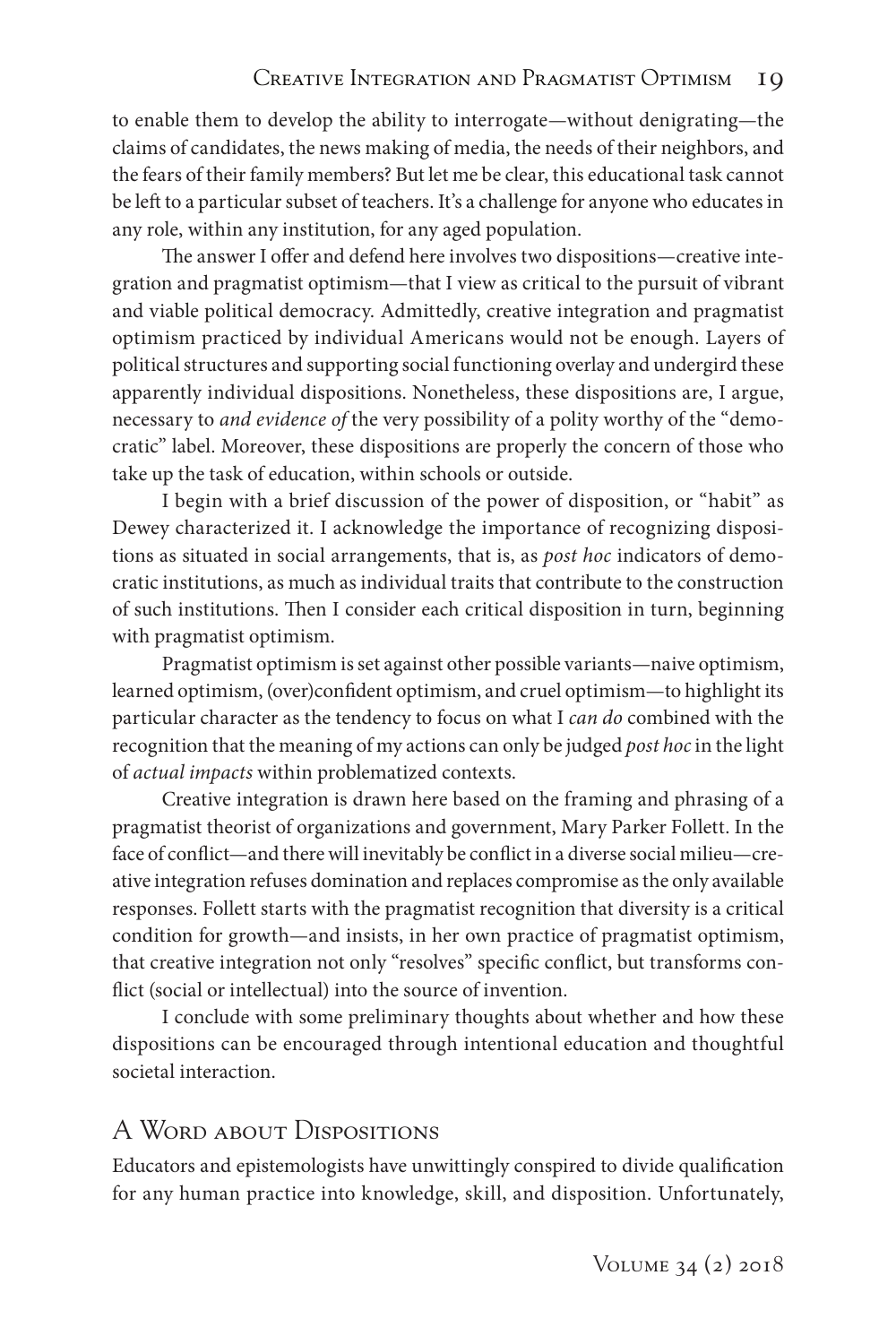dividing qualities that can ultimately only be judged experientially into a set of discrete (and quite possibly misleading) categories is potentially useful (for certain specified purposes), but always also dangerous. And it is doubly dangerous when the categories are operationalized in ways that separate cognition from affect and activity. Perhaps even more misleading is the implication that knowledge, skill, and disposition are *individual* characteristics or possessions rather than socially constituted and maintained in situated (and often institutionalized) interaction. Whether I am a good teacher or a good attorney or a good gardener or a good citizen is not a pure calculus of my knowledge (as measured by some sort of "test"), my skill (as determined by an artificial task), and my disposition (as assessed by an observant other). Goodness depends on function appraised holistically. Am I functioning as a good gardener? This will become evident in the quality and appearance of the gardens I tend and the yield produced. Am I functioning as a good democratic citizen? This is reflected in the collective action of my fellow citizens and the quality of the polity within which I live. At present, it is evident that we are not collectively functioning as good citizens. "Creative democracy" remains an ongoing challenge.

Knowledge, skill, and disposition are all implicated in this democratic failure, but each category is implicated in a different way. Knowledge is in question as a category that matters at all in public deliberation, skill is under threat because of a system of accountability that has not taken actual communication seriously as an educational goal in all fields, and disposition is toothless because it has been reduced to attitudes.

The problem with respect to knowledge is not just that we disagree on basic facts (the climate is changing; no, it isn't) nor that we cling to claims that are wrong (there is substantial evidence of voter fraud), nor that we fail to demand or offer justificatory evidence for important claims. The problem is that knowledge as a category useful in civic discourse is under fire, and processes for ascertaining what we *know* are routinely dismissed as unimportant or ignored in the making of civic decisions. Moreover, we fail to acknowledge that *any* designation of "knowledge" is the product of power relations.<sup>6</sup>

Interestingly, "twenty-first-century skills," typically framed as collaboration and teamwork, creativity and imagination, critical thinking and problem solving *are* valued, at least rhetorically. However, this cluster of skills doesn't explicitly articulate communication. More important, not one of these skills is actually assessed in any of the high-stakes testing that governs school improvement or student qualification.

The concept of disposition actually offers us more to grab onto. However, we have reduced dispositions to affects and attitudes, rather than see them as the full-throated flexible habits that Dewey documents and recommends. When we describe a person as gritty or patriotic or hard-working or responsible, we fail to acknowledge that what we assign to an individual as a trait is actually a *post hoc* assignment of meaning to a complex social situation in which (inter)action results in substantive and significant consequence.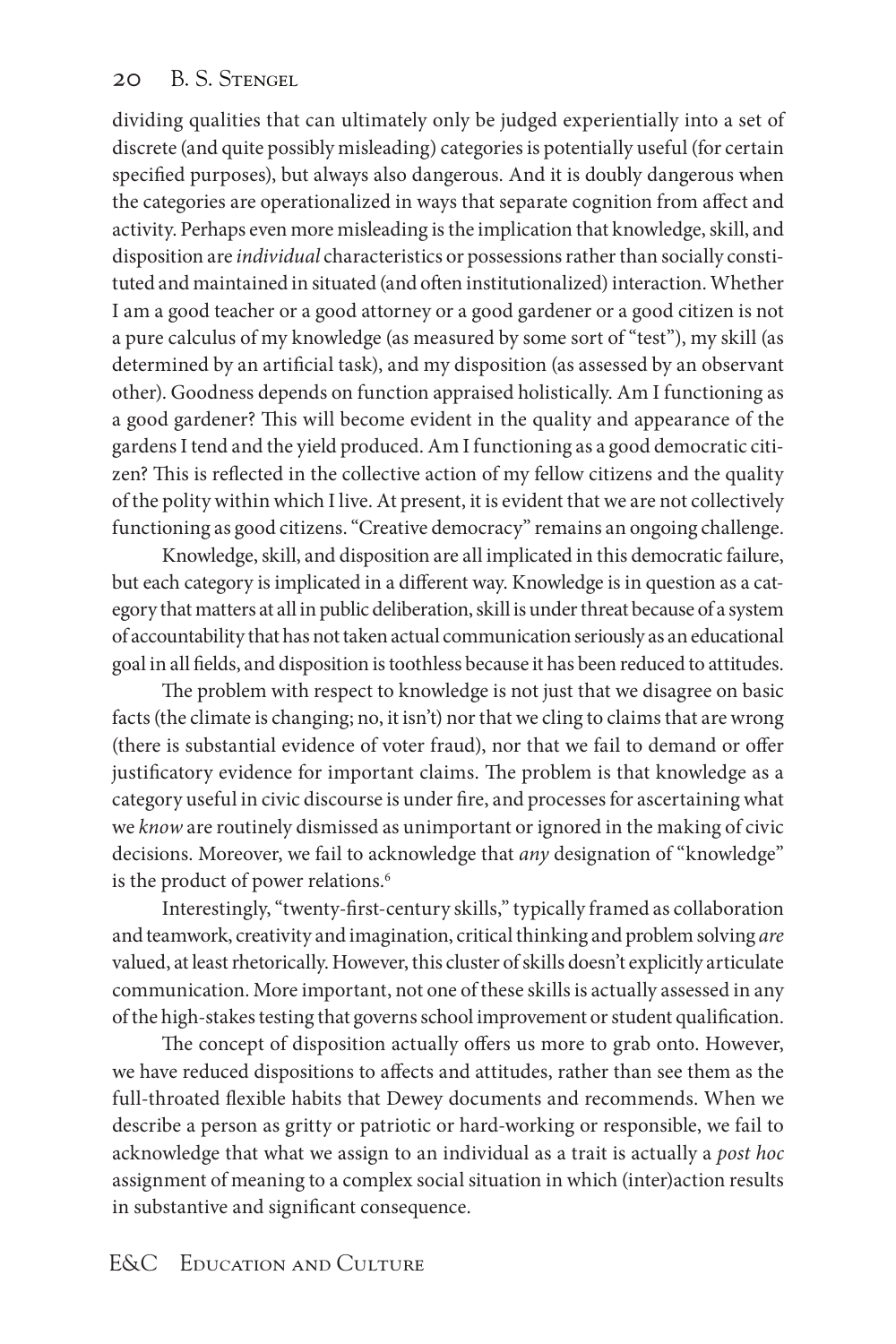The notion of disposition that I rely on here is captured in John Dewey's exposition of habit, found in *Human Nature and Conduct*<sup>7</sup> and elsewhere. Dispositions, like Deweyan habits, are tendencies—developed in and through experience—to act in useful and predictable ways in similar circumstances. The habit of courage is not a feeling of bravery, but the tendency to assess a threatening situation and respond intelligently (neither fearfully nor foolheartedly) over and over again.

Habit is not habituation, a rote, thoughtless reaction. Habit is forged in experience, flexibly marshalled to respond to challenging circumstances, and perhaps the clearest indicator of one's character as responsible.

No amount of knowledge alone, no prescribed behaviors divorced of feeling or idea, no "appropriate" attitudes can motivate or explain responsible behavior. It is rather an amalgam, this cognitive-behavioral-affective nexus Dewey called "habit." I have come to believe, with Dewey and Aristotle before him, that forming dispositions is *the* primary educational goal, or at least the most generative point of entry—no matter what the field of human practice. I am not alone in this view. Sarah Stitzlein's work on habit (published in *Education and Culture* and elsewhere)8 frames habits and their importance in much the same way.

With Dewey and Stitzlein, I acknowledge the importance of recognizing dispositions as situated in social arrangements, that is, as *post hoc* indicators of democratic institutions, as much as individual traits that contribute to the construction of such institutions. Dewey conceives of the development of habit using the "reflex circuit"<sup>9</sup> so characteristic of his thinking. Persons act within institutions that act back on persons in the same dialectical transaction. The habits I can enact are limited by the constraints of institutions even as I act to push back the limits of those institutions. The point of this is that education as the development of habits of democratic responsibility is never simply a matter of "fixing" persons, but always also a matter of reconstructing social arrangements.

If creative democracy is the task before us, that is, if we seek to educate ourselves and our fellow citizens to enact democracy as the frame for human flourishing, what are the dispositions—as individual habits and affordances of organizations—that can best orient our efforts? The two dispositions I have in mind bring feeling, thinking, and doing together in the way Dewey describes and are critical reconstructions of classical pragmatist ideas. I begin with pragmatist optimism.

# Pragmatist Optimism

Pragmatist optimism is an aspirational framing that I contrast with naïve optimism (a position more romantic than pragmatist), learned optimism (rooted in a positive psychology that chooses and trains optimism over pessimism), (over)confident optimism (an amalgam of confidence combined with the ignorance of inexperience), and cruel optimism (Berlant's diagnosis of the dangers of being an optimist in a world disorganized by neoliberalism and postmodern sensibility). Dewey himself might have called pragmatist optimism, as I construe it, "meliorism," but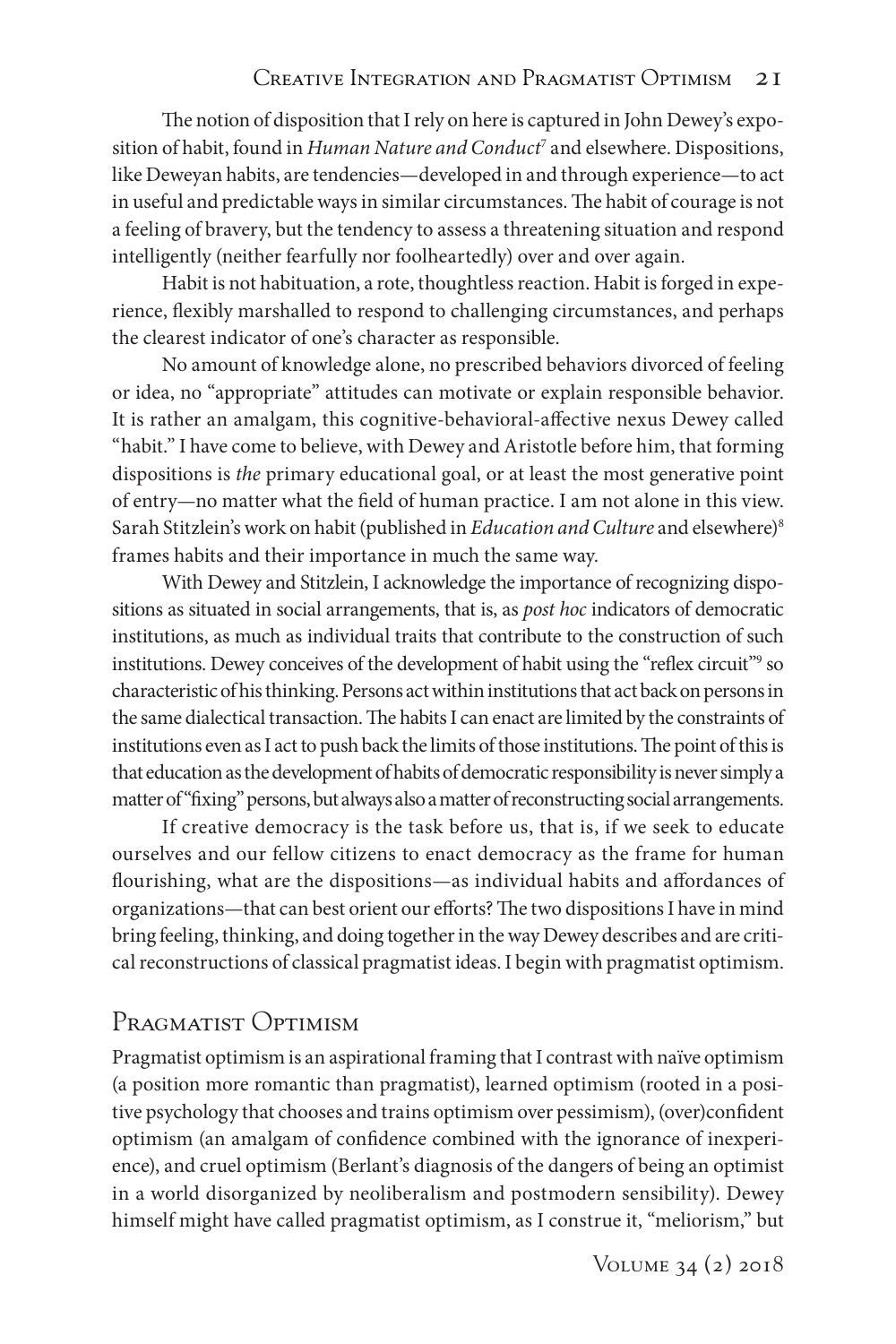that term seems too alien to contemporary sensibilities to make use of. For Dewey, "Meliorism is the belief that the specific conditions which exist at one moment, be they comparatively bad or comparatively good, in any event may be bettered. It encourages intelligence to study the positive means of good and the obstructions to their realization, and to put forth endeavor for the improvement of conditions."<sup>10</sup> For now, note simply that Dewey's pragmatist optimism (his meliorism) is marked by an orientation toward the better effected by intelligent action.

To be a pragmatist optimist is to (a) focus on what "I can  $\dots$ " do rather than on that over which I have no control, (b) to recognize that meaning—of encounters or events or expressions—is a function of intelligent assessment of the impact those have on and in the world, and (c) to do this in contexts that are already problematized, that is, acknowledged as fraught with both danger and utility.

I am placing my marbles on optimism, not hope, as the term of art here though I know that not all will agree.<sup>11</sup> However, viewed generally, the theological, indeed eschatological, implications of the term "hope" are off-putting for me. And I am haunted by the turning of hope from former American president Obama to current president Trump. That hope could be deeply invested in two such disparate figures at one time makes it difficult for me to make meaningful use of the concept of hope in this essay.

I confess, too, that I am an optimist, called to be such both internally and externally. As I described it not long ago:

The internal call is born of both realism and faith and woven into the way I read the world. I have a realistic read on my own capacities and motivations (including the weaknesses and darker shades) and those of my fellow inhabitants of this perplexing time and place. But my lived experience and my desire to live well encourage a faithful and patient pursuit of the better. Both experience and desire suggest that *when social conditions allow,* those living alongside me generally—though not universally—are also pursuing the better, each of us in our fashion. That is enough to let me see living optimistically as the more attractive path, as a road that can be made by walking (to borrow the idiom used by Myles Horton and Paulo Freire).

The external call comes from my long-time commitment to and identity as an educator. To pursue education, one's own or another's, is to believe that change is possible and that education matters. Education makes different the way one fashions life actions and makes different as well the choices one perceives in the world. To be an educator—and I am, inescapably—is to see paths that are better and worse and to believe that finding the better path is both worthwhile and possible, even likely.<sup>12</sup>

So the question for me is not optimism vs. hope, but what does optimism look like in a "broken society," as David Brooks<sup>13</sup> characterized the United States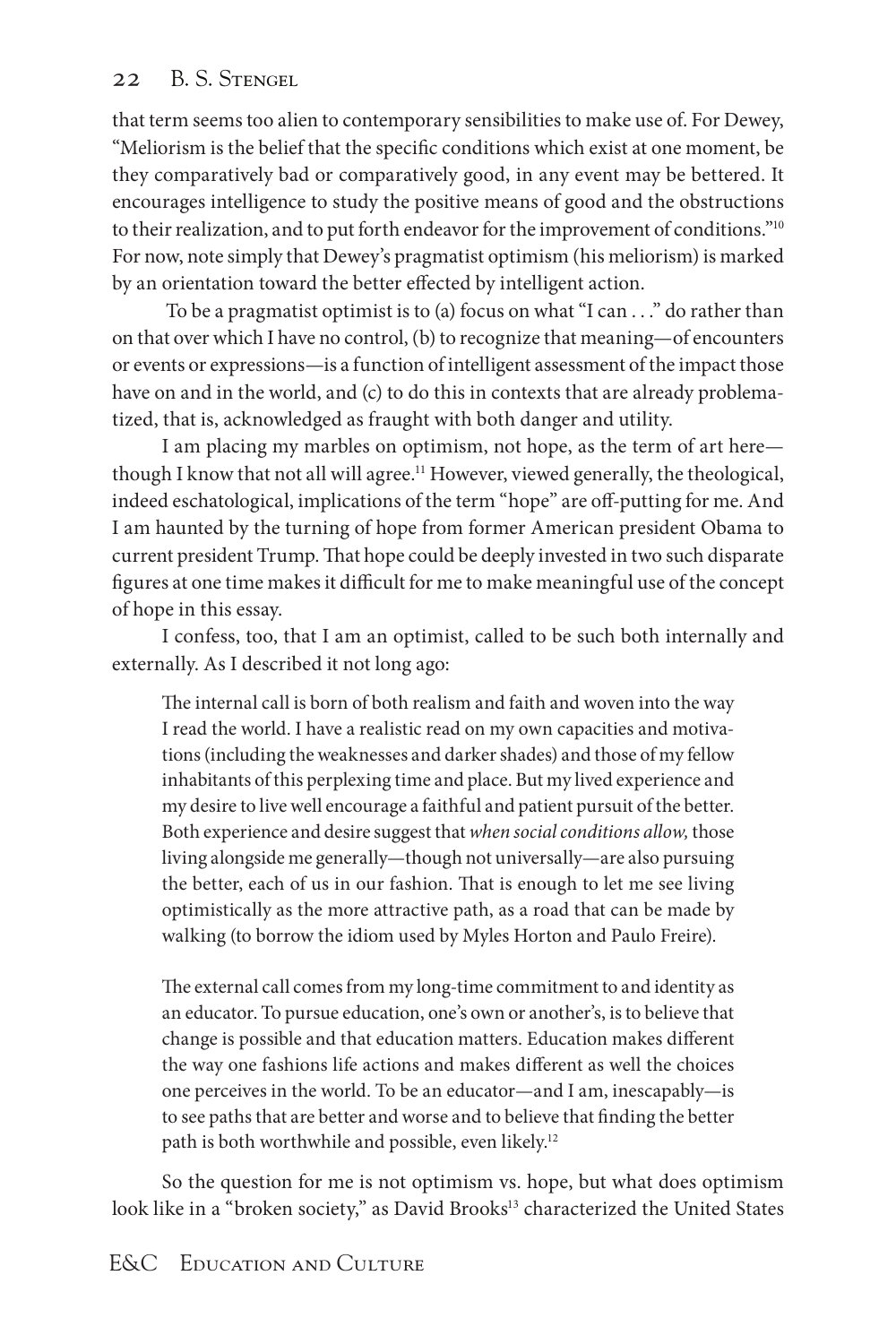seven years ago? Is there an optimistic practice that can sustain (especially urban and rural) educators who cannot avoid the existential and psychological need of their talented but deeply disadvantaged students? I offer pragmatist optimism of a critical variety.

Critical pragmatist optimism is evident in working for good in the face of an acknowledgment that the good is elusive—in both meaning and attainment. It is more than "realistic" optimism. As a critical pragmatist optimist, I am not merely chastened by the recognition of circumstances that make improvement seem impossible; rather, I understand that the very recognition of so-called reality is itself a function of the judgment made about the meaning of efforts in the world. The pragmatist optimist knows that the meaning of her efforts can be found not in good intention or appropriate ideology but in results actually effected and valued. She knows that success is not guaranteed and that the very meaning of success is determinable only after result has been connected to action intelligently.

To make sense of critical pragmatist optimism, I contrast it with four other forms of optimism that may sometimes be useful, but that are not, I argue, ultimately generative and sustainable: naive optimism, learned optimism, (over)confident optimism, and cruel optimism. If optimism is a critical element of an educator's being in the world—and I maintain that it is—I ask, what is the most educative practice of optimism?

Before taking up the four unsustainable types of optimism as I have observed and constructed them, I note that Dewey himself, despite an intellectual demeanor that some would describe as overly optimistic about the achievement of social and individual good, was not a fan of optimism. At least he thought to critique optimism in multiple ways as "complacent optimism,"14 "loose and ineffective optimism,"15 "pious optimism,"16 "popular credulous optimism,"17 "romantic optimism,"<sup>18</sup> "easy optimism" (which he linked with "supine complacency"!),<sup>19</sup> undue optimism,"20 "uncritical optimism,"21 "exaggerated optimism,"22 "complacent optimism,"23 "inflated optimism,"24 "very cheap and harmful optimism,"25 "foolish optimism," 26 and the characterization that gets to the heart of the matter for Dewey, "unthinking optimism."27 It is clear from this list that Dewey had in mind some practices of optimism similar to those I discuss below.

Naïve optimism is simple, too unexamined to be a "practice," too uncritical to be meaningful. This brand of optimism resides in a Pollyanna-like belief that good things are more likely to happen to me than to others because I am me and I somehow deserve it. There is self-centeredness propping up naïve optimism, but more important for my purposes is the sentimentalism that is at its core. Lacking in the naïve optimist is a theory of evil, an acknowledgment of tragedy, and the recognition that persistence toward a valued goal is both desirable and difficult.

Young children tend to be naïve optimists and this often, but not always, serves them well. It supports the willing action that makes learning possible. The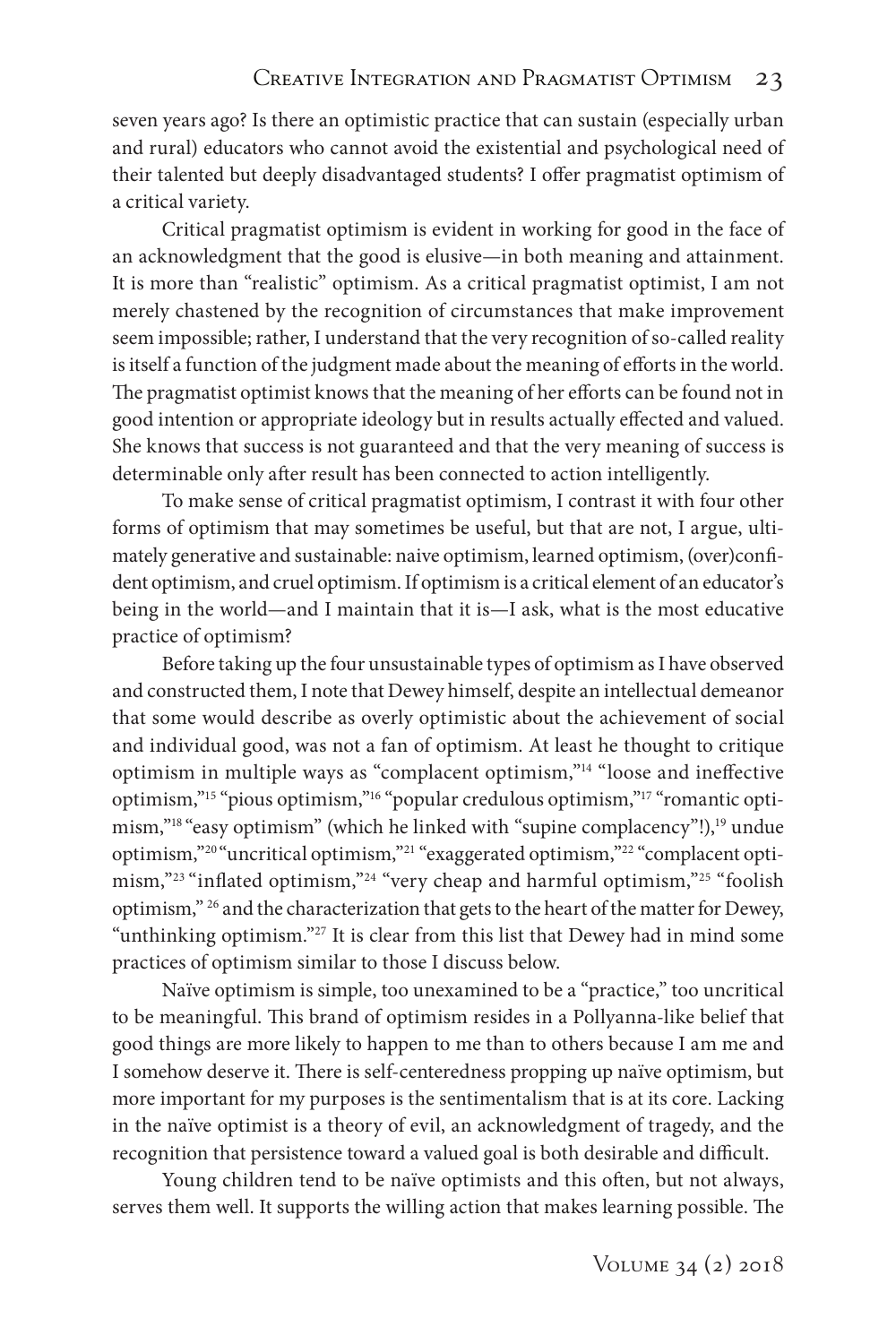very process of education is a gradual replacement of naïve optimism with a more informed, less dangerous optimism that affords willing action while guarding against personal harm. The challenge is to find the sweet spot between openness and guardedness, to avoid "maturity" (as incapable of growth) in favor of "maturing" (developed but open to further development).

 (Over)confident optimism is akin to what sixteenth-century British poet Samuel Daniel calls "audacious ignorance." ("While timorous knowledge stands considering, audacious ignorance hath done the deed.")<sup>28</sup> While positively associated with the development of adolescents and young adults, it can also be perceived among many of today's educational reformers. Figures like Betsy DeVos and an entire phalanx of Teach for America-corps-members-turned-educational-saviors, inexperienced, underqualified, and too often just misguided, assume that the understanding they have is the understanding they need to respond pedagogically, ethically, and politically to very real educational challenges in the face of systemic racism, entrenched and normalized poverty, and all that goes with that.29 In the (over)confident optimist, we find the self-centeredness evident among naïve optimists but without the sentimentalism. Their grit and commitment are unquestioned (at least within the inner circle of "educational reformers")—and seemingly all that is needed to dissolve previously intractable educational challenges.

We see this kind of attitude in President Trump's claim during the 2016 Republican National Convention that "I alone can fix it," clearly a model of (over) confident optimism. His "audacious ignorance" is regularly on display, but there is an even more distressing element to this brand of optimism. The practitioners of (over)confident optimism "succeed" because they set the terms of the very possibility of success. For President Trump, this involves declaring victory without reference to evidence and castigating those who question the conclusion as "fake news." (His claims with respect to Hurricane Maria's impact on Puerto Rico constitute a remarkable case in point.) For educational reformers, cherry-picking good students and limiting the purposes of education to an achievement based on test scores narrowly define the terms for success. Those who would actually educate are at a disadvantage.

Learned optimism is a contemporary corollary of Martin Seligman's positive psychology. In my youth, we knew positive psychology as "the power of positive thinking,"30 an idea that was literally sold to those who wanted to be successful in business and in life. Today we are selling "grit" and "growth mindset" as critical for optimal motivation and performance,<sup>31</sup> and lots of people seem to be internalizing this perspective. While both of these notions came to light as careful and well-regarded programs of research by Angela Duckworth and Carol Dweck (as did Seligman's positive psychology), they have been appropriated by those who, often simplistically, prescribe retraining pessimism in order to improve performance. Those who can learn to see defeats as temporary, local, and reversible (rather than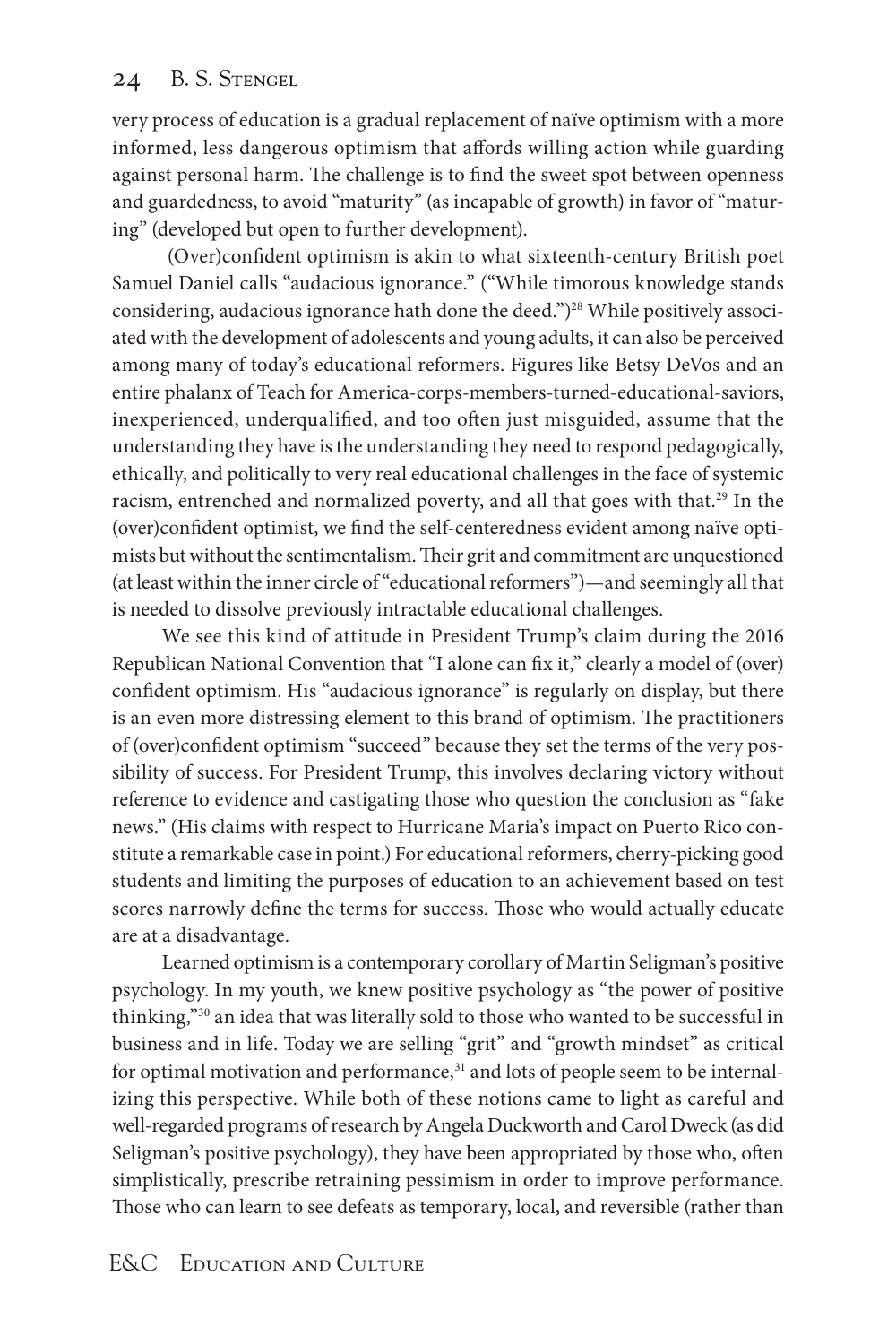as indicators of personal deficit or of systemic constraint) can be not just their best selves, but anything they imagine themselves being. From the learned optimist's point of view, the ability to reframe failure as "not yet" means that I can and will overcome immediate obstacles through the practice of my newly acquired persistence and positivity.

Learned optimism, like other forms, is useful for specific persons in the right circumstances. Adults who can practice "positive thinking" *are* more likely to persist at apparently intractable problems. It is hard to deny that persistence and a positive attitude are useful capacities—but there are dangers in it as well. First, I might fail to learn optimism, that is, to reprogram my attitude; this view is built on an assumption that all can develop positive thinking. Surely, some are more talented at optimism-as-attitude than others who may simply fail. Second, I may actually learn to deny daunting and unjust circumstances well beyond my control, and turn on myself when I am unable to fix them or the students with whom I work. Finally, learned optimism seems to be a kind of optimism "for the rest of us," that is, for those who don't immediately measure up or who are not occupying positions of institutional power. Those who are conferred with institutional power prematurely tend to inhabit versions of (over)confident optimism.

Today's educators—at least those who seek to maintain an optimism that is both realistic and constructive—face a double bind that Lauren Berlant analyzes in sophisticated theoretical terms as "cruel optimism."32 The teachers (or administrators) who aspire to remain in their institutional role must be "effective" as measured by students' performance (achievement or growth) on one or another set of standardized tests. But being effective can—and too often does—require abandoning the role of teacher *as educator* (as one who initiates her students into ways of knowing and being in the world, and who invites students to recreate the world by building on and going beyond those ways of knowing and being)—and that moral motivation, that optimistic attachment grounded in some moment(s) in their own experience of education, is what drove them toward teaching to begin with.<sup>33</sup>

Put simply, cruel optimism "exists when something you desire is actually an obstacle to your flourishing."34 The irony is clear. Optimistic attachments are not intrinsically cruel; optimism is intrinsic to the project of education (in fact, to any effort to pursue growth and/or justice), and attachment understood as relationality is a *sine qua non* of pedagogical efforts. "[Optimistic attachments] become cruel only when the object that draws your attachment actively impedes the aim that brought you to it initially."

Teachers today are stuck in a situation of cruel optimism because the social, political, and economic conditions surrounding the contemporary practice of public school teaching counter the interpersonal experience that prompted their interest in teaching. They are attracted to the work of teaching because of the meaningfulness of attending to the growth of immature persons. However, regimes of accountability that feature standardized testing and rely on "growth" measures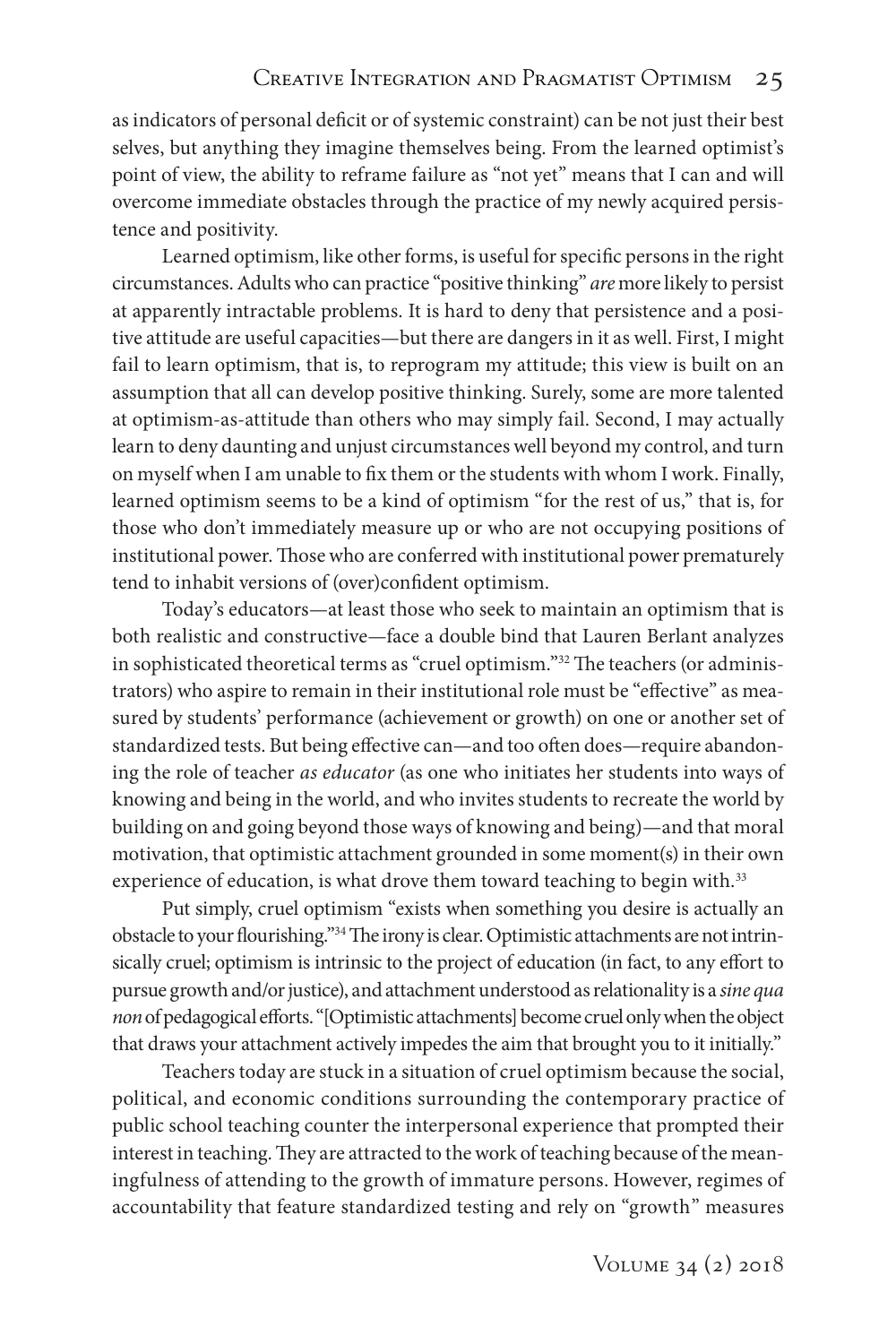with questionable statistical pedigrees exert pressure on them to teach in ways that are simply not educational.

Berlant takes us beyond the concrete conditions of educational practice to the psychic and affective powers flowing through persons and institutions. We are—by virtue of being human—affected by and attracted to a fantasy of "the good life," a moral–intimate–economic constellation of desire(s). But by virtue of living in human interaction—in real-world conditions of scarcity, imperfection, and today, "liquid life"<sup>35</sup>—our fantasies are subject to "fraying," fraying too the metanarrative that surrounds and powers our educational possibilities.

For Berlant, "the present is perceived, first, affectively." We are affected—personally, politically—before we understand or name that affect as object. The genre of response that lets us perceive this affectively constituted present is, for Berlant, the "impasse." The impasse is a "stretch of time in which one moves around with a sense that the world is at once intensely present *and* enigmatic, such that the activity of living demands both a wandering absorptive awareness and a hypervigilance that collects material that might help to clarify things."36

The question facing us now under conditions of impasse—as we live down the impacts of No Child Left Behind and live into the full flower of Trumpian tragedy—is whether or not any form of optimism is sensible for teachers. What is the optimism that dislodges cruel optimism, enabling teachers to persist in the profession *because* (and so that) they can be educators?37 This would be an optimism that is forward looking and meaning making (that is, pragmatist) but is also attentive to present political, ideological, and existential realities (that is, critical). Only this kind of optimism is actually *practicable*. Naïve, (over)confident, and learned optimisms look forward but take on various forms of unreality. Cruel optimism, perhaps the dominant form of optimism of the present age, leads inevitably to impasse. What is this critical pragmatist optimism that might move us—cognitively, affectively, behaviorally—despite, and perhaps beyond, impasse?

Pragmatist optimism will be toothless unless it takes critical theory in all its variants seriously. It will do no good to look beyond injustice and inequity, marginalization and discrimination. At the same time, the function of critical theory is to point to that which is limiting and nongenerative. A steady diet of criticality alone leads to pessimism and, worse, resignation. Pragmatism picks up where criticality leaves off. Critical pragmatism enables and names action toward the better joined with awareness of the fact of limitation without reifying which limits *are* limits.

The pragmatist optimist is not naïve; he is not sentimental. He understands that both evil and tragedy are real, if socially constructed, practices of communities of action. The pragmatist optimist has no time for overconfidence because constructive action demands intelligence and cannot proceed in ignorance. The pragmatist optimist recognizes that optimism is a habit that is "learned" not through retraining of an individual mind/perception but by acting effectively in the world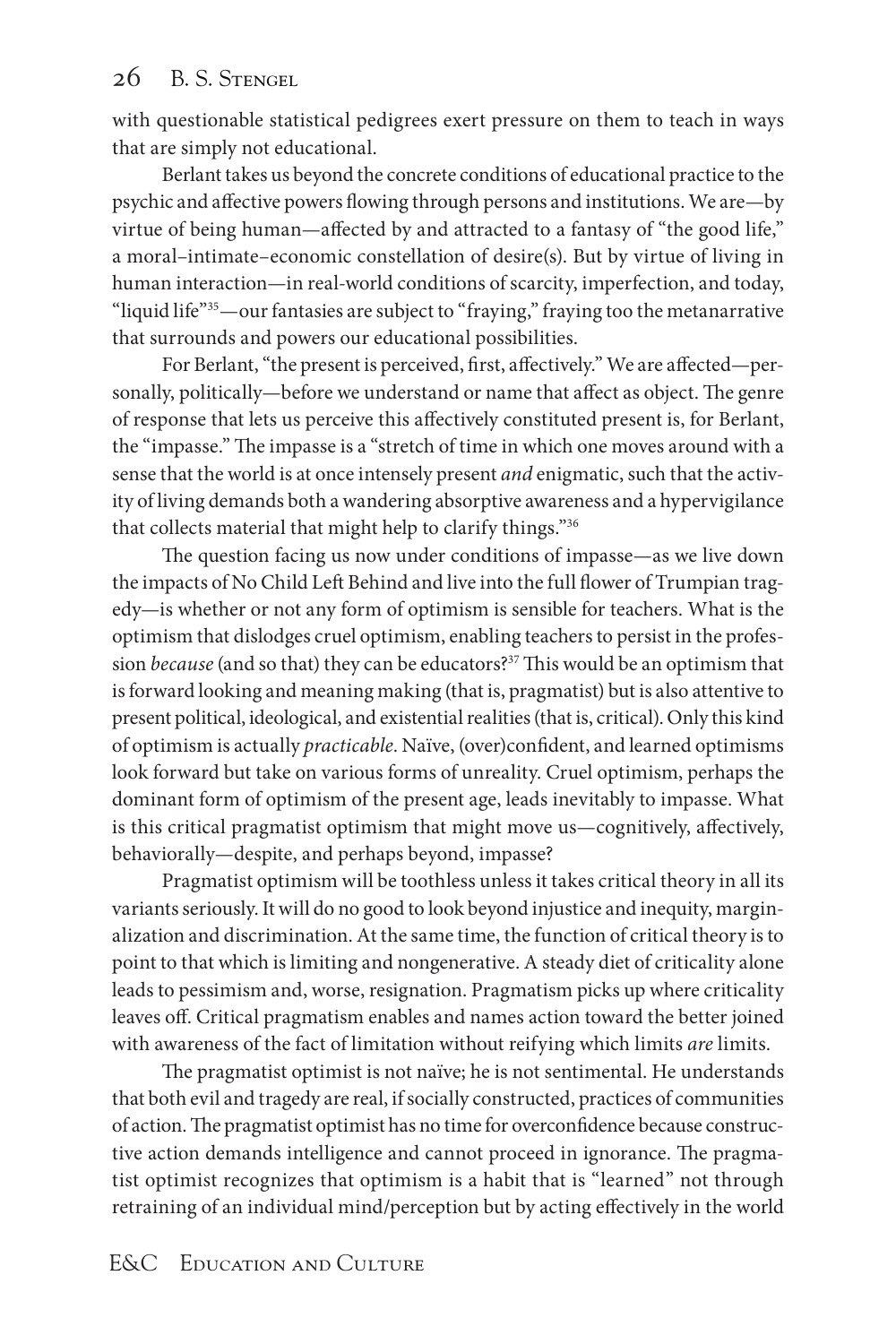in interaction with others. And the pragmatist-optimist doesn't get caught in cruel optimism because he asks relentlessly, "What *can* I do to act toward the purposes that I hold of most importance while negotiating and transforming purposes as we go?" He makes the road by walking.

The critical pragmatist-optimist is not a glutton for punishment; she practices what John Lachs calls "stoic pragmatism."38 With John Dewey and William James, she both looks to the future *and* values "the tools that enable us to enlarge the range of local intelligence" here and now.With Seneca and other Stoics, she acknowledges the immediate limits of her powers without complaint but also without complacency. There *is* evil and tragedy, but there is *not only* evil and tragedy. "In every case in which we want to improve something, we have to accept the conditions that make amelioration possible."39 Which conditions make amelioration possible is not given; it is all part of the inquiry.

Optimism is an affect tangled with particular kinds of ideas and actions. We tend to think of emotions like optimism as prewired character traits of the individual, emerging spontaneously, even instinctually. But pragmatists and critical pragmatists remind us that emotions are better understood as products of engagement with others in the world. As John Dewey noted at the turn of the twentieth century and as Sara Ahmed explores in the twenty-first,<sup>40</sup> emotions are sociopolitically constructed habits involving affective, cognitive, and behavioral associations with objects with which we have past histories. Educators who hope to stay alive, to practice optimism, find themselves called to critically assess the objects that elicit feelings, thoughts, and actions in order to respond constructively rather than react unthinkingly. Moreover, those educators labor proactively to construct the (institutional and interactional) conditions that make optimism possible. This is the work Berlant calls the "embodied process of making solidarity itself." As an educator, I am not Super(wo)man; I cannot sidestep the reality of current educational policy, nor retrain my thinking to ignore those same constraints, nor even escape the impasse that neoliberal conditions of fear and precarity construct. The task ahead is to see (and feel) clearly and to interact intelligently anyway.

Educators today encounter possibilities that don't feel much like a real choice—between progress toward the better however modestly conceived and "passivity" when the perceived impasse takes over one's attention and one's energy. Author Zadie Smith recently reminded us that progress "is never permanent, will always be threatened, must be redoubled, restated, and *reimagined* if it is to survive."41 This isn't easy but it is a practice, a habit, the habit of optimism strengthened by acting *with* others *in* this world. For those who continue to see education as a useful tool and tactic for living well in all its forms in a world that is not easily tamed, it is the only choice.

This kind of critical pragmatist optimism is more easily associated with feminists whose work embodies a pragmatist intention—from Jane Addams<sup>42</sup> to Judith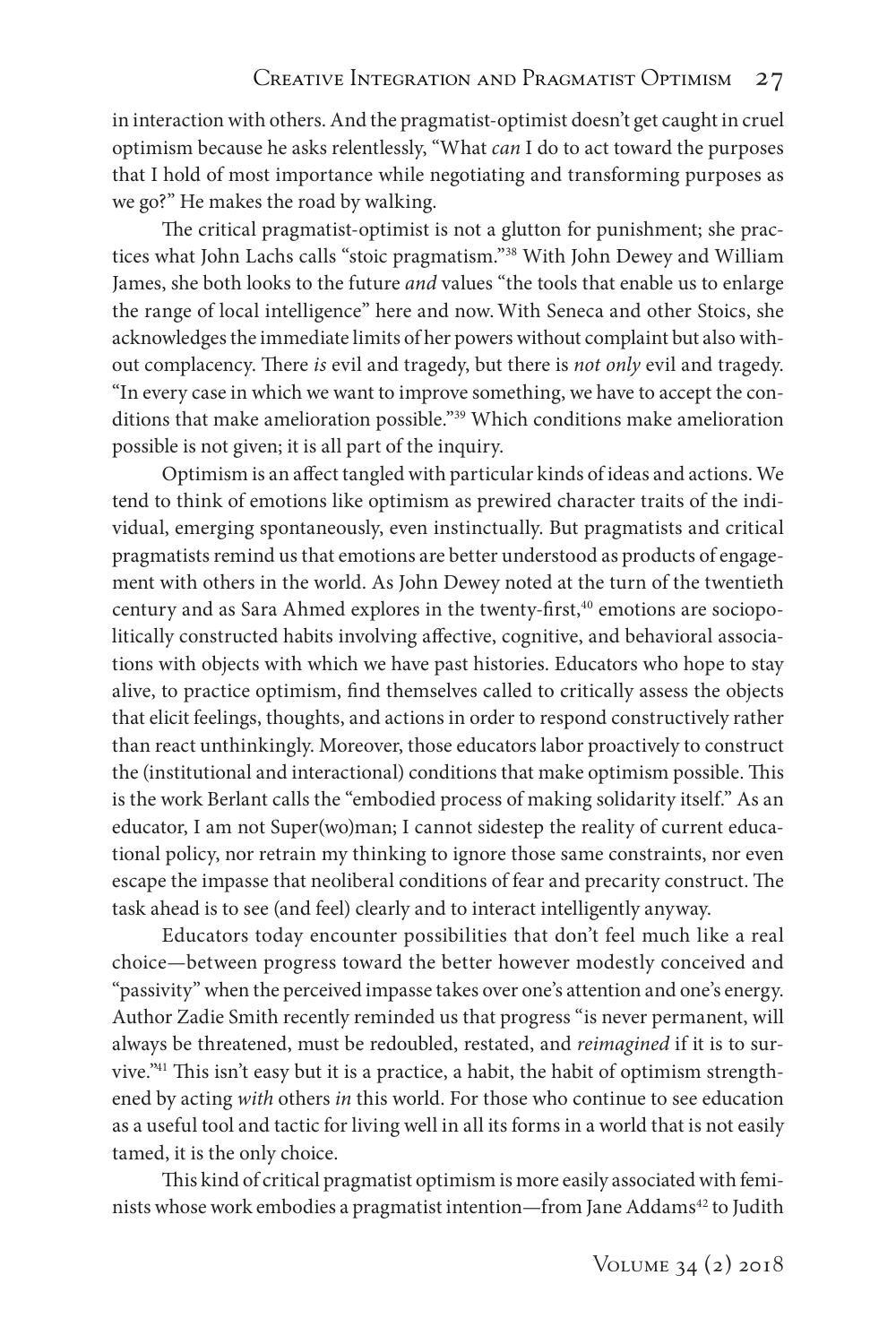Butler<sup>43</sup> to Sara Ahmed<sup>44</sup> to Lauren Berlant<sup>45</sup> and Donna Haraway<sup>46</sup>—and in the pragmatism practiced today by Colin Koopman<sup>47</sup> and Jose Medina<sup>48</sup> than it is with the image of John Dewey. These scholars are more acutely aware than Dewey of the play of power in human interaction and the inequitable distribution of material, political, and epistemic goods.

Sara Ahmed's portrayal of the "feminist killjoy" (along with the unhappy queer, the angry black woman, and the melancholic migrant) is at once critical and constructive, seeking to bridge theory and ordinary life. Arguing that a feminist critique is a sensible reaction to the injustices of the world, Ahmed both portrays and plays the role of one who disturbs what is taken for granted for the purpose of offering a better alternative. "To kill joy," she writes in the book's introduction, " is to open a life, to make room for life, to make room for possibility, for chance."<sup>49</sup>

Similarly, Donna Haraway's insistence on "staying with the trouble," in refusing to dither in the face of difficult circumstances, in order to create new modes of being more together with the nonhuman inhabitants of Terra, clearly conveys a pragmatist stance and a relational reality. Jose Medina's examination of epistemologies of resistance and ignorance also incorporates careful documentation of social movements and the kinds of activism that can be mobilized to resist racial and sexual violence and oppression in local and global contexts.

Ahmed and the other thinkers noted above share common motivating questions. The first question is, *can* one act constructively and democratically in the world in the face of diversity, disagreement, and even discord? Can one have dialogue across diversity? Critical pragmatist optimism answers yes. But the question of how remains. Developing the disposition of creative integration is a potential answer.

# CREATIVE INTEGRATION

"Creative integration" is a phrase offered by pragmatist and progressive theorist of management Mary Parker Follett (1996) to capture what she claims is the only constructive response to conflict, in a framing congruent with the thinking of John Dewey and Jane Addams. Follett suggests that domination (even the *perception* of domination) has devastating results—as we witnessed in the social dynamics leading up to and resulting from the November 2016 election. More surprisingly, Follett argues that compromise may be even worse than domination because nothing is settled and nobody is happy. Because all parties are giving up important considerations, no one is making progress toward having needs fulfilled and interests addressed. Follett proposes creative integration—the thorough communication of root needs and desires on the part of all impacted with the intelligent imagination of alternative solutions that address what parties need to accept a tentative resolution. Follett's nonbinary, win-win formulation (what today we might call integrative rather than distributive negotiation)<sup>50</sup> rests on her understanding of power as a function of human relating with the goal of "power with" rather than "power over."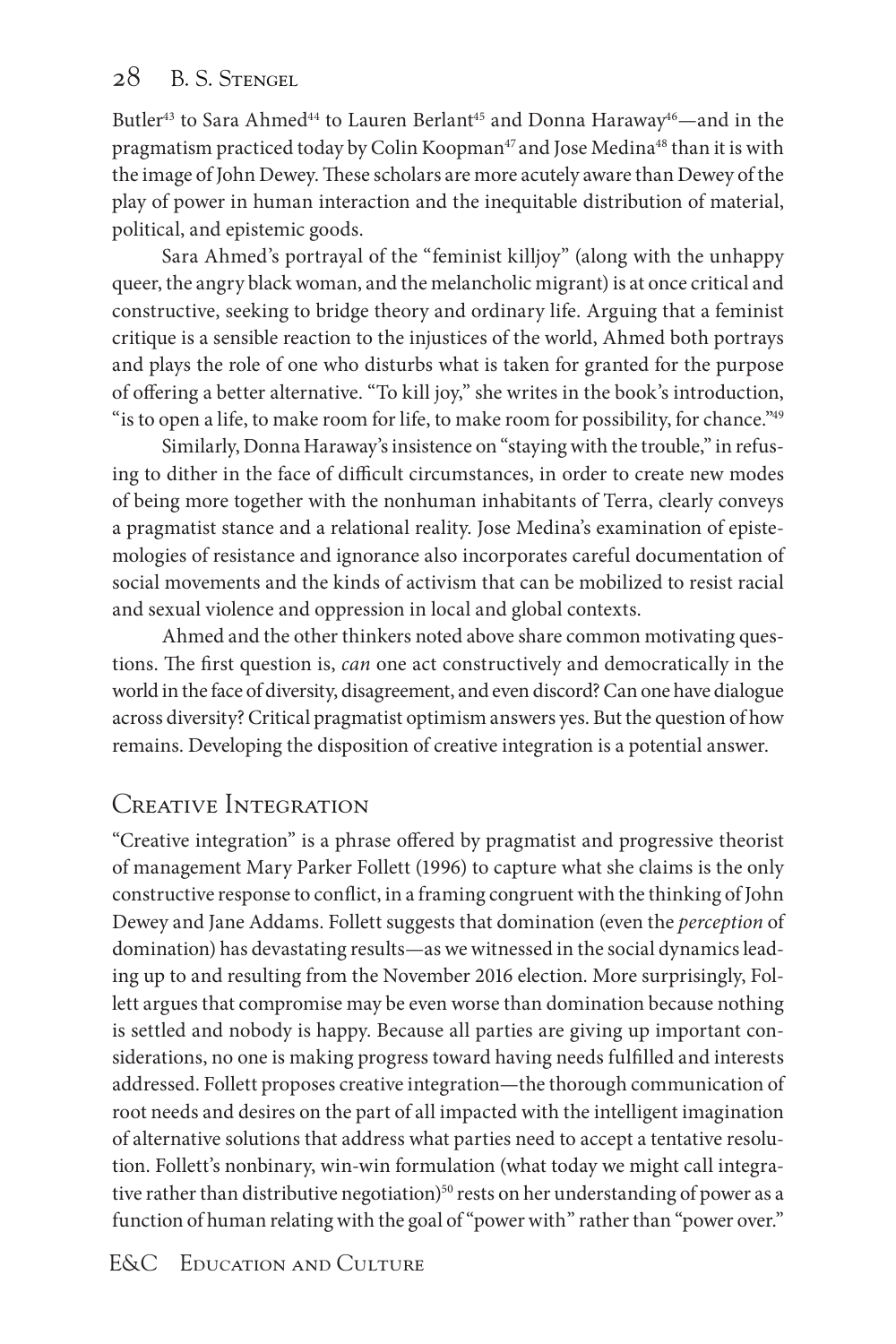To understand "creative integration" (or coordination) as Follett commends it to us requires that we check our understanding of the concept and experience of power. The creation and use of power are, as John Dewey suggested in another context, "strictly correlative and contemporaneous."51 They are mutually constituting. One does not obtain power and then use it. Rather, one comes to have power in the exercise of it. To be a causal agent is to create new value, and this can only be done coactively: "power with/to." New value is always jointly developed in interaction with others in the world.

Follett argued that power could be defined as "simply the ability to make things happen, to be a causal agent, to initiate change."52 This is not a personal phenomenon, but an interactive one rooted in "the law of the situation." This phenomenological characterization sets no limits on the amount of power available and pushes us toward a generative, agentic understanding of power. Our agency, unquestionably constrained by sociocultural context but never fully determined, reveals the borders of the values we enact. Thus the power of power is captured in Follett's claim that "power means the possibility of creating new values."53 This possibility emerges when we take conflict to be constructive.

Follett rejects domination (power over) and compromise (mutual powerlessness?) as effective modes of response to conflict and insists that creative integration is the only response that reduces resentment while generating rather than limiting power. Follett's view—both progressive and pragmatist—raises the prospect of "expansion" rather than "shrinking" for all parties involved, an attitude that is richly educative. She does not accept the power calculus that views the distribution of power as a zero-sum game. The friction accompanying conflict—too often construed as "power struggle"—is an energy awaiting release through a process of coordinated activity that mirrors Dewey's method of intelligence.<sup>54</sup>

Those who would switch from personal power to the "law of the situation" are bound to accept Follett's four fundamental principles of organization, principles that she considered basic to effective management coordination:

- Coordination as the "Reciprocal Relating" of all factors in a situation,
- Coordination by direct contact, that is, direct communication between all responsible people involved, whatever their hierarchical or departmental positions,
- Coordination in the early stages—involving all the people directly concerned from the initial stages of designing a project or forming a policy, and
- Coordination as a continuing process, coordinating on a continuous basis, and recognizing that there is no such thing as unity, but only the continuous process of unifying.

Coordination is needed because conflict, suggests Follett, is neither positive or negative; it is not even surprising. It just is, and it is even predictable for those paying attention. Says Follett: "As conflict—difference—is here in the world, as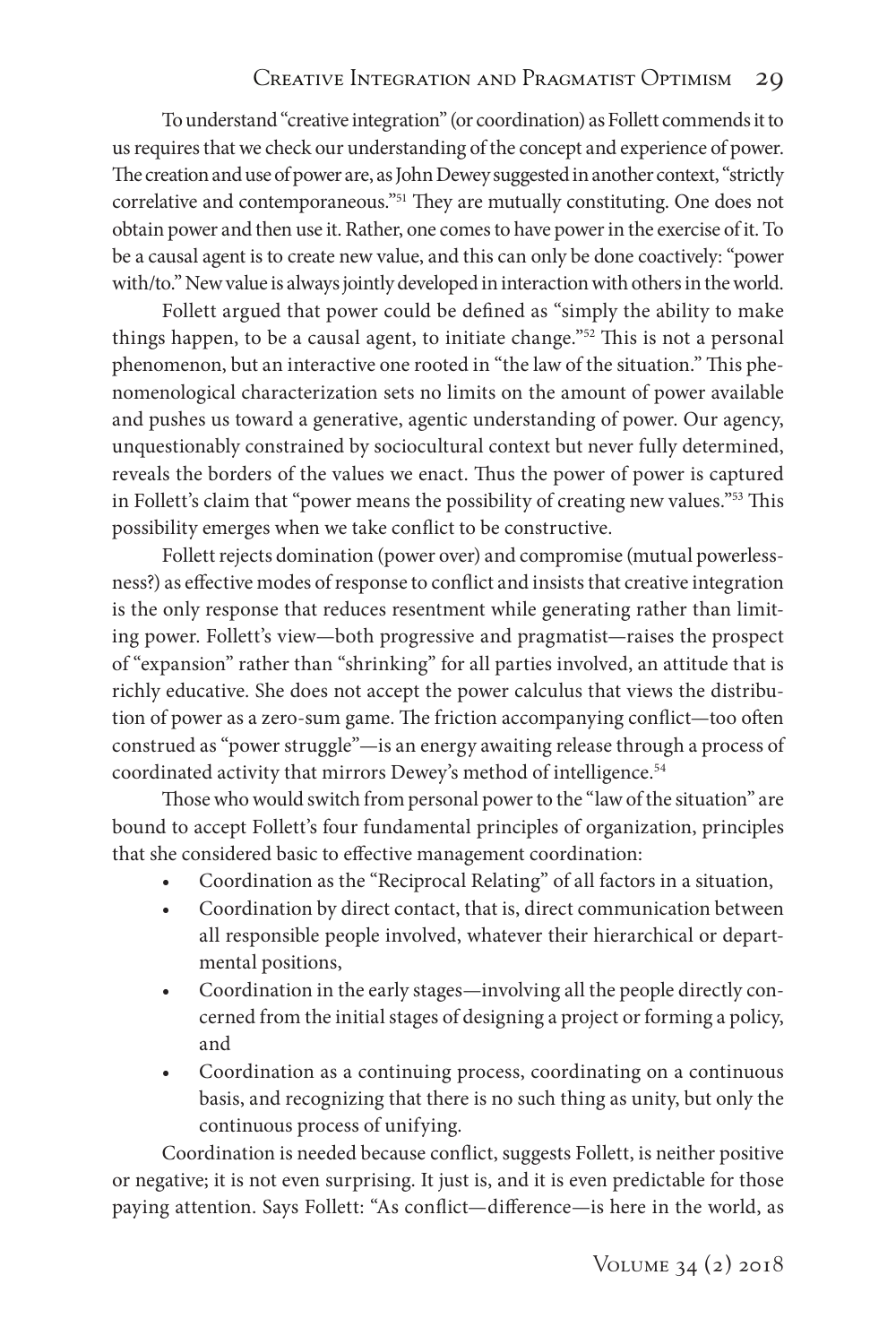we cannot avoid it, we should, I think, use it." In statements that sound much like those of Jane Addams, she argues that we should make conflict work for us, as the engineer uses friction to do work.<sup>55</sup>

No matter what their position or expertise, those who claim a privileged epistemic and political perspective based on their educational status (including perhaps this author and the readers of this journal) are indulging in paternalism and missing something critical to Follett's view of coordination and Dewey's formulation of democracy. Solutions to shared problems cannot be determined and then "sold." Actual solutions, that is solutions that don't result in resistance to domination and resentment of compromise, are always negotiated. This is the process of associated living that Dewey describes. It enacts the communication that expresses and creates community.

It may seem as though Follett is recommending a protocol for action in politics and business, one that can be implemented by an individual at will (or not). However, this would be a misreading of her intention. Follett is not simply suggesting that those in institutional positions of power gather the troops when conflict emerges. She is arguing for a flattened and flexible organizational structure that assumes, even welcomes, conflict as generative. It is just such a structural context that makes the practice of creative integration (as a disposition) possible.

*Direct contact* is not easy to facilitate if it is only initiated in an affect-fraught emergency within a hierarchical organization. Communication in the *early stages* of a conflict is only possible if regular opportunities for direct contact among all constituencies are built into the way an organization works. This is the root of a *continuous process of unifying*, rather than an elusive ideal of unity.

All of this builds and is dependent on the capacity of all parties to reveal what they *really* want and need in any "situation." As Follett suggests, creative integration involves "fac[ing] the real issue, uncover[ing] the conflict, bring[ing] the whole thing out into the open."56 This takes trust, a trust that grounds possibilities for communication but is also made possible by that regular communication. Once needs are honestly and accurately expressed, the participants are tasked with finding "the law of the situation." This takes intelligence (the kind of thinking together in interaction that Dewey documents)—and it takes time. The initial goal is to complexify what is too often presented as a binary choice in favor of "invention" of a new alternative—or what Follett calls "creative integration." Like feminists after her, she urges us to avoid binary thinking, "thinking confined within the walls of these two possibilities." She advocates expansive thinking, a habit of which Dewey would approve.

What is being invented is *value* as well as embodied response. Participants in creative integration are not only examining options for action. They also claim values and evaluate their own and others' claims, leading to revaluation in a manner akin to Dewey's Theory of Valuation.<sup>57</sup> What Follett terms progress occurs by the revaluation of desire. This is a not a question of persons 'giving in,' but rather of realizing that they don't really care about *that*, if they can get *this.*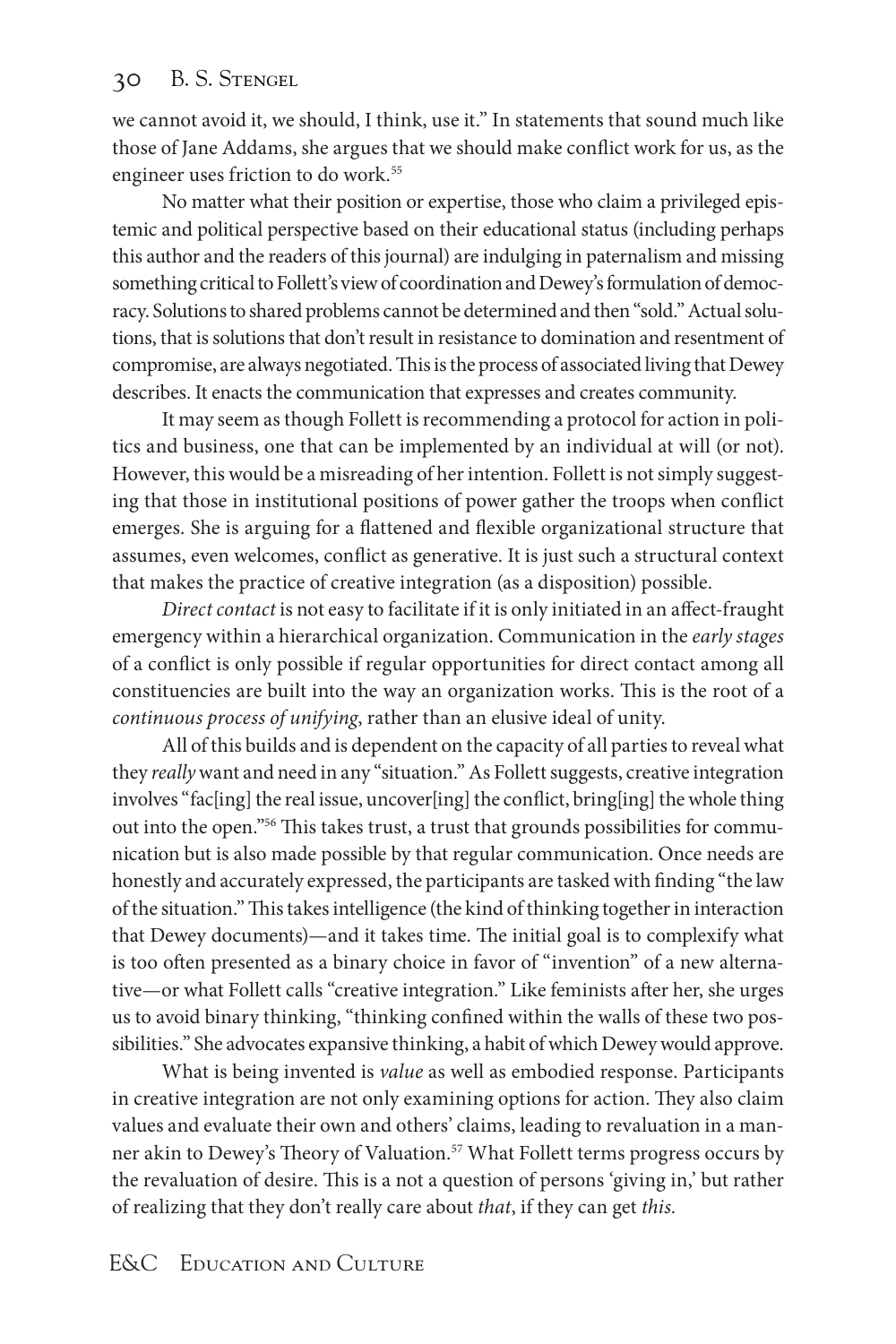### CREATIVE INTEGRATION AND PRAGMATIST OPTIMISM 3I

There is pragmatist optimism built into this position in that one cannot know in advance the resolution to any conflict. The disposition to act in the service of coordination requires optimism, an assumption that a truly (or at least more) positive outcome is at least possible. The key to recognizing this as a pragmatist response is that the pragmatist recognizes both the truth and the limits of the positions seemingly in conflict and then searches for an intelligent response that acknowledges those limits while reframing the original issue or question in a more useful way. This reframing is the opening to invention.

As noted, the practice of coordination is a function of individual disposition *and* social organization. We recognize it in the results it makes possible, in solutions invented and agreements reached that involve neither domination nor compromise. An individual who has experienced democratic functioning can attempt to coordinate in stressful situations, but coordination is not individual power. It is a mode of associated living, embodied in organizational arrangement.

Those who wield institutional power cannot delegate it to those who don't because, says Follett, "genuine power is capacity. . . . It is the blossoming of experience. The challenge facing those without power . . . is how much power they can grow themselves. . . . The division of power is not the thing to be considered, but *that method of organization that will generate power.*" In fact, the institutional power of individuals will, in most circumstances, actually erode overall organizational and social achievement. This is why Follett shifts the focus to the "law of the situation" as it emerges from coordination and cooperation. Partnership is quite literally more powerful than hierarchical control and the competition it engenders.

Follett insists that institutions should be organized so that in any conflict, the *whole field of desire* can be viewed. She recommends the realignment of (working) groups to enable the revaluation of interests. Once an inclusive working group is possible, the members are called to find and focus on the significant rather than the dramatic features of the situation and seek or construct the response that is "circular." Reminiscent of Dewey's claim in "The Reflex Arc Concept in Psychology,"58 Follett understands the circular response as one that recognizes and accepts responsibility for responding never just to you, but always to you plus me. "Circular behavior as the basis of integration gives us the key to constructive conflict."<sup>59</sup>

However, organizational arrangements are not enough to ensure the practice of coordination when individual persons have no experience of standing up and speaking out. Systems of inequity train individuals to view themselves as more or less worthy, more or less capable of engaging in the kind of deliberation Follett describes. Epistemic injustice,<sup>60</sup> woven into the fabric of racism, sexism, classism, and other inequitable social habits and arrangements, makes imagining either organizational structures or personal dispositions of creative integration difficult.

The practice of creative integration is not the default habit in twentyfirst-century America. We are generally impatient and, sadly, habituated to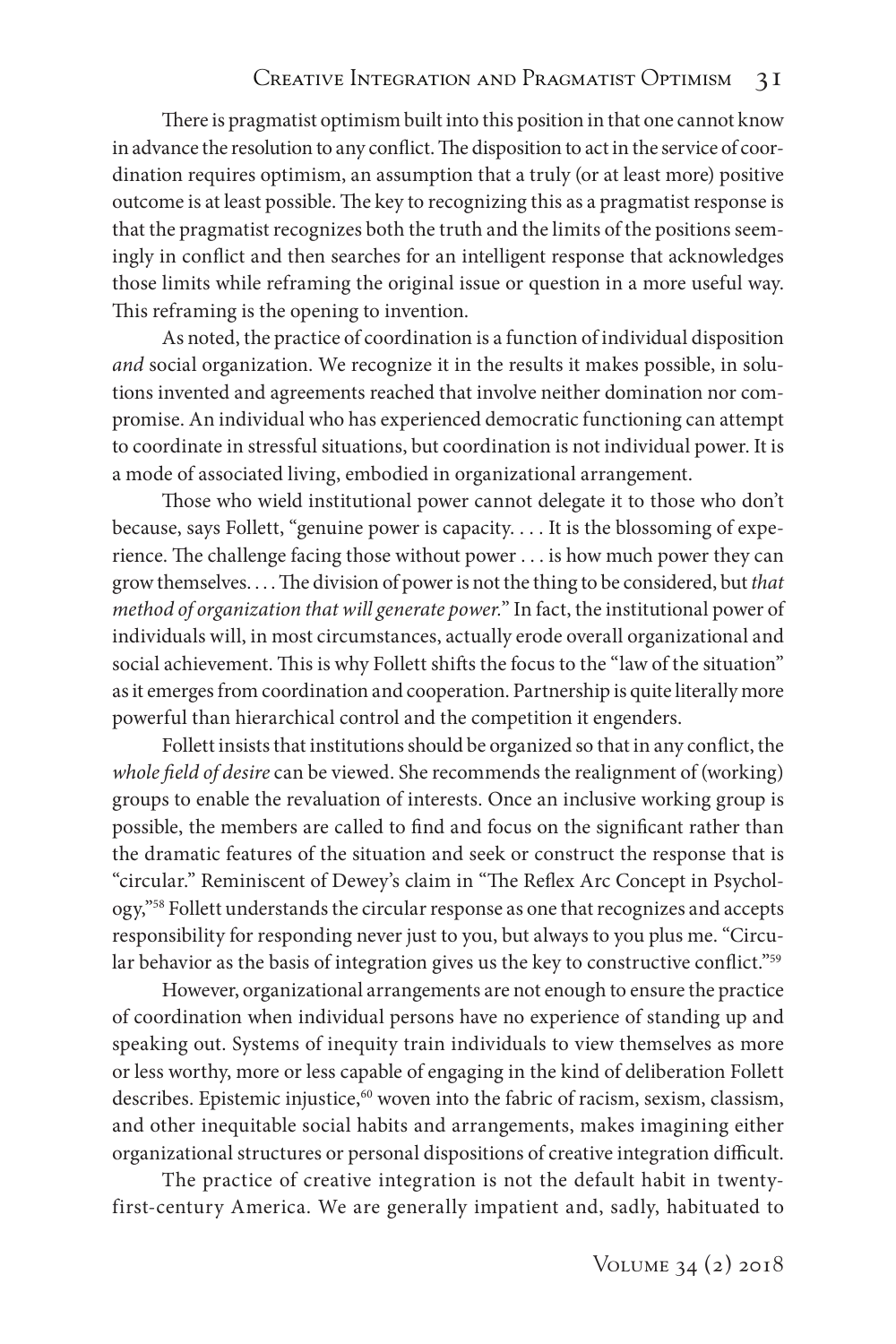domination and compromise. Our language tends toward the binary rather than the integrative. Creative integration takes time, can be stressful, and does not always yield practicable action. Follett recognized this, as she is not the naïve optimist some still think her to be.

Nonetheless, this is an important counter to my argument for creative integration as a "disposition for the task before us," one that requires some exploration. Put simply, is creative integration an overly optimistic stance in a political and cultural environment where difference is defined as divisive? Does creative integration belie the very possibility of *critical* optimism? Am I asking that we imagine and work toward the impossible?

 Integration is not possible in all cases, but as a life stance, as a disposition, Follett viewed creative integration as far more fruitful than the alternatives (just as democracy is the worst form of government except for all the others). Like the pragmatist she was, she argued that we can only know the limits of creative integration by enacting the practice. The enactment reveals "what perhaps may be. This we can discover only by experiment."61

Whether Follett did or did not understand the political realities and inequities we recognize today, whatever naivete she harbored in the early years of the twentieth century, she did not believe that integration was possible in all cases: "I do not say there is no tragedy in life. All I say is that if we were alive to its advantages, we could often integrate instead of compromising."62

With this statement, Follett expresses her own pragmatist optimism. She recognizes the "high order of intelligence, keen perception and discrimination, brilliant inventiveness" that creative integration asks of those who would live democratically. She acknowledges the courage that it requires to resist the pull of the either/ or formulation of conflict. She remains the optimist because the coordinated result, once achieved, has little to none of the residual resentment and dissatisfaction of compromise or the resistance that domination must stimulate.

Of course, creative integration will not "work" every time—or quickly even in those organizations that are planned to make it possible. It can take weeks, months, years to find a workable response to conflicting interests, but the operating principle (the disposition at work) is to see and acknowledge the very real disagreements, but to look hard for the shared interests and build what *can* be built on those shared interests. That will change the operating conditions, making new (small) common ground possible. This is the democracy Dewey calls us to—and creative integration is a democratic disposition enacted today in some political action, educational work, and academic discourse, especially by women.

The Women's March of January 2017, the "Nevertheless, She Persisted" memeturned-campaign in response to Elizabeth Warren's experience with Senate leader Mitch McConnell, the #MeToo movement, and the valorization of the "Notorious RBG" are all indicators of a critical pragmatic optimism afoot in the land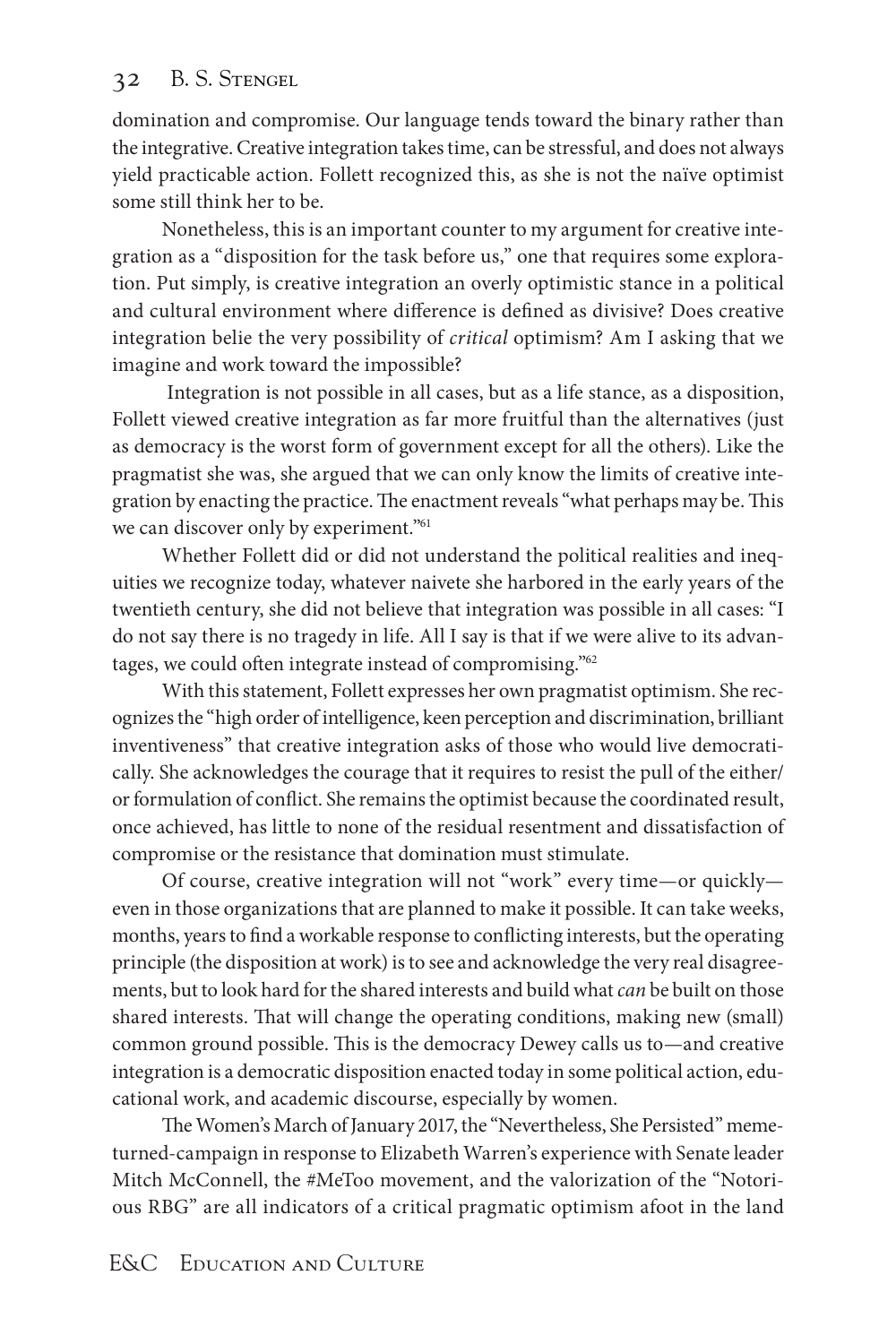of #MAGA. The proliferation of children's and young adult literature by authors who are female, of color, LGBT, with disability, and immigrant written to portray in high-quality narratives the actual experience of youth who represent the same range of humanity have reinvigorated publishing targeted toward young people and utterly reconstructed the face of reading in the public schools. Feminist and womanist theory of all stripes continues to be written and debated, but always from a both/and perspective (both intellectual and material) with an insistence on the possibility that win-win (rather than win-lose) is a desirable outcome.

All of these indicators represent intelligent action in the face of challenging circumstances. They represent as well a stance of inclusion rather than exclusion, of creative integration wrought through intelligent effort together over time.

# FROM CONSTRUCT TO DISPOSITION

How do theoretical constructs become commonplace dispositions? Dewey's answer, of course, is to *educate* for pragmatist optimism and creative integration. As any reader of *Democracy and Education* knows, however, this is not a simple matter of developing a dispositional curriculum that teachers can deliver to future citizens. Education is a situated transaction. Those who would themselves practice these dispositions, this fusion of idea and affect and act, will only develop them through experience, that personal encounter with others and the world that is always both individual and social. Only environments (social, natural, or organizational) structured to enact pragmatist optimism and creative integration support the experience that forges dispositions that are flexible habit and not habituation. The reality (accessible in today's various forms of critical appraisal) is that most institutions are not structured in this generative way. However, the good news is that small spaces can be constructed—within families, classrooms, schools, book clubs, scout troops, athletic teams, academic departments, work crews, even churches—by those who intend to imagine pragmatist optimism and creative integration until they can experience it.

The far more difficult challenge is to move beyond, to take this inquiry to the question of how widely available educational channels (public and paid television; social, print, and broadcast media; and public libraries) and political institutions (political parties, PACs, governmental entities) are exacerbating the situation of conflicting horizons and might contribute instead to the creation of community, to the embodied processes of making solidarity itself.

The practice of schooling today is not improving our prospects. High-stakes accountability continues to get in the way of expansive but also realistic expectations. Our reliance on "measurable goals" of putatively useful subjects rather than actual indicators of human growth has led to gutting the curriculum at all levels. Mathematics and reading are viewed as the only goods; the arts, literature, even sciences are not valued and too often not part of the curriculum at all. We need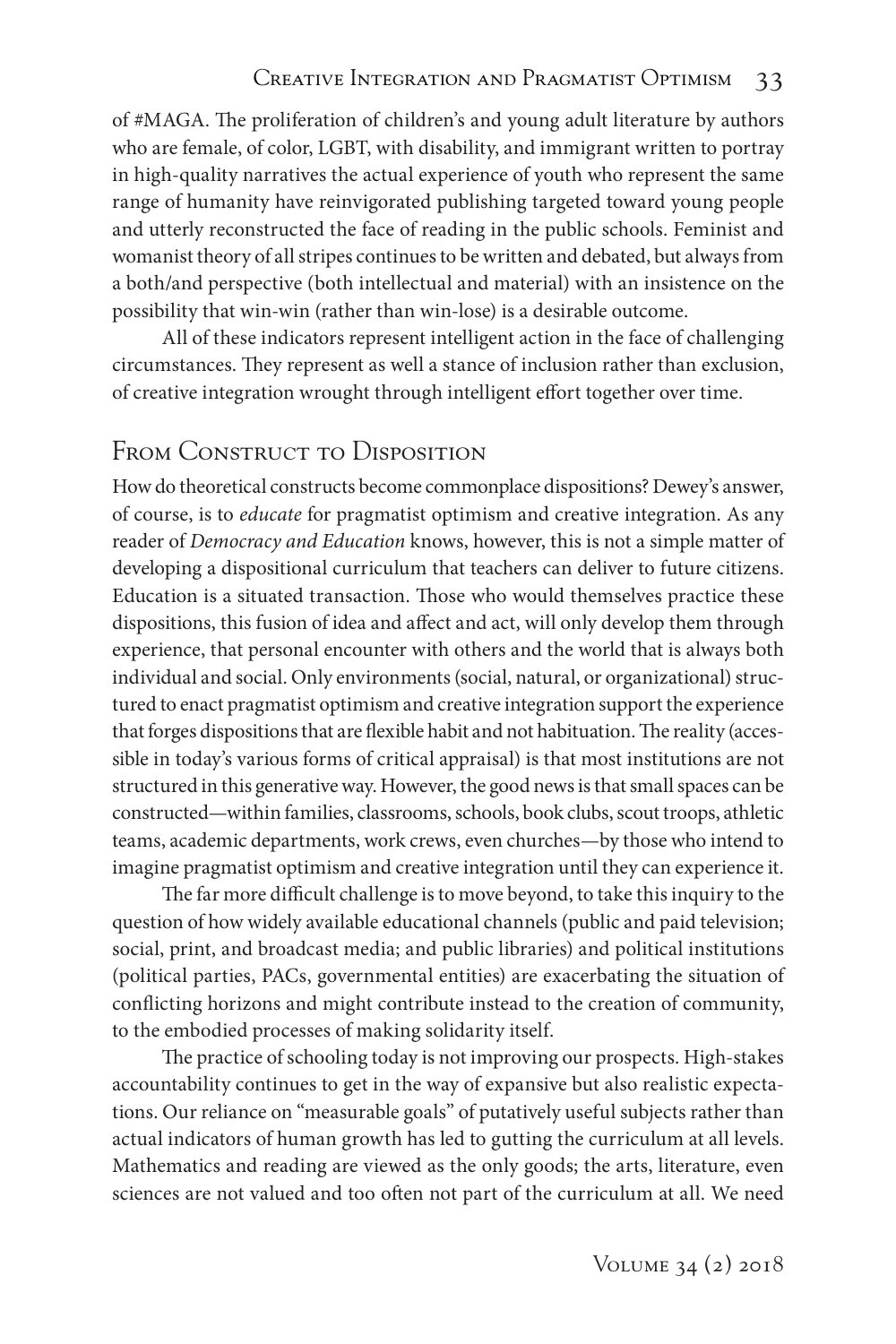new indicators of success in education that can serve as aspirational ends-in-view.

Still, there *are* persons in our world, in our educational circles, who practice critical pragmatist optimism and creative integration. This is why both Dewey and Follett were able to provide phenomenological descriptions of them. Neither invented these dispositions *ex nihilo*; rather, they recognized and help us still to recognize that responsible people act in these ways, if inconsistently. And when these dispositions are broadly enacted, democracy exists.

I suggest that neither disposition alone is a sufficient condition for democratic functioning. Both are needed—not as attitude and skill, but as complementary tendencies to act infused with positive feeling and useful thought. But these two dispositions are not a simple answer. In a pragmatist reading, these two dispositions matter because they make something possible, maybe even—in the right circumstances—make something seemingly impossible possible.

In the opening of this essay, John McQuiston calls on us to "have the tenacity and courage to think optimistically and act affirmatively." This is not a new idea (McQuiston finds it in *The Rule of St. Benedict*63), but it links pragmatist optimism and creative integration to tenacity and courage. As I have been thinking about these two dispositions, I have been thinking and writing as well about courage revisioned for a critical feminist, situated, and communal understanding of human action.<sup>64</sup> McQuiston, and my colleague Terri Wilson, have pointed out to me that these two projects are interconnected.

It requires courage to believe the impossible is possible and to act as if that were the case. But courage is not heroic and individual. Courage is also an embodied process of making solidarity itself, constructed and supported in communities of interaction.

What is still needed today, as it was in Dewey and Follett's time, is both courage and the capacity to see and highlight these dispositions in practice so that these modes of response are regularly externalized, eventually legitimated, and ultimately internalized. And what is needed as well are institutional supports and constraints, the concrete institutions already in place but too often taken for granted. For educators, the task before us is both pedagogical and political.

### **Notes**

1. This essay was presented in slightly different form as a talk at the John Dewey Society Annual Meeting in 2017 as part of a session organized around the theme, "Creative Democracy: The Task Before Us." I would like to thank the participants at that session, Dr. David Granger, and an anonymous reviewer for their help in making the original presentation stronger.

2. John McQuiston II, *Always We Begin Again: The Benedictine Way of Living* (Harrisburg, PA: Morehouse Publishing, 1996).

3. Richard Rorty, *Achieving Our Country* (Cambridge, MA: Harvard University Press, 1998).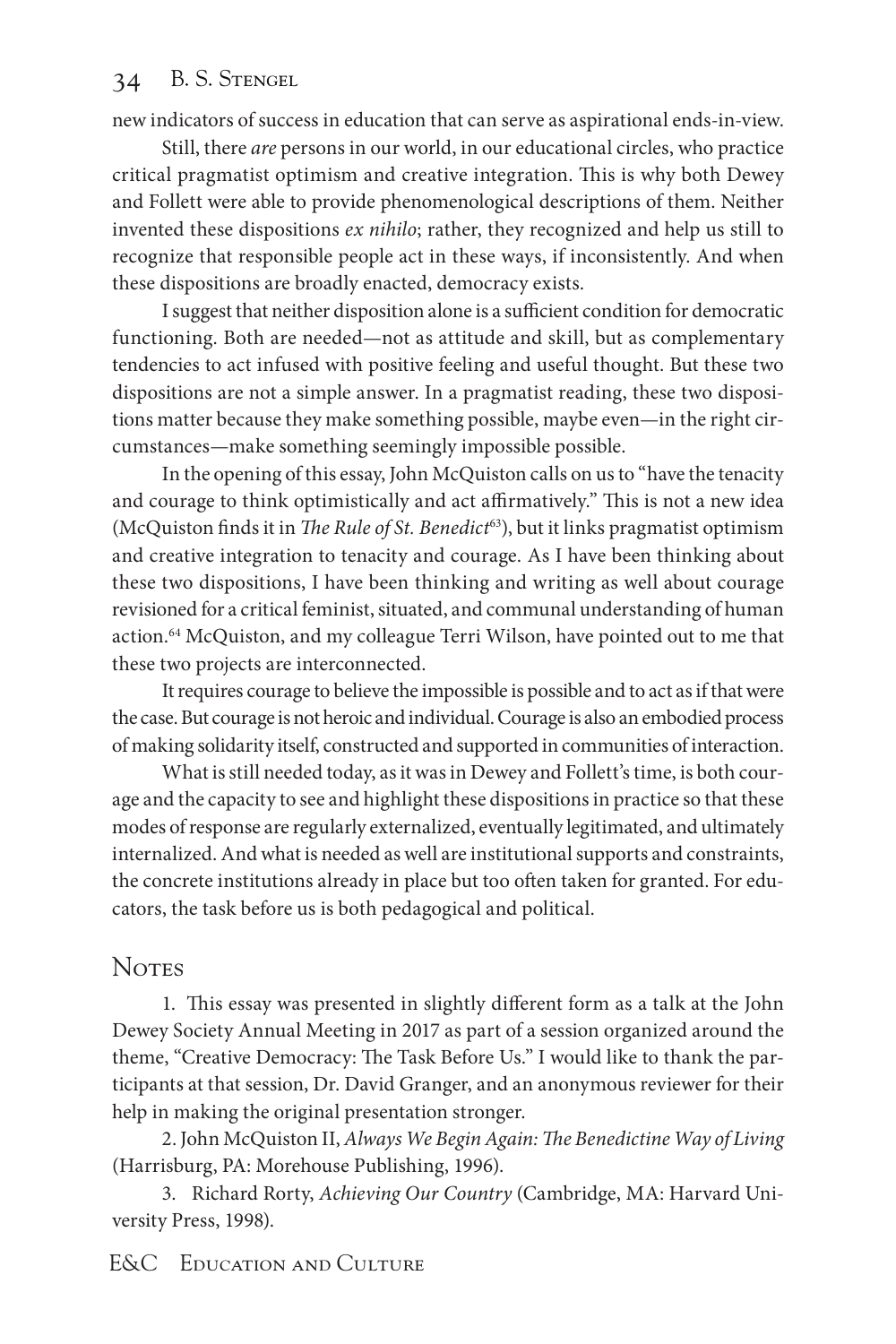4. Lauren Berlant, *Cruel Optimism* (Durham, NC: Duke University Press, 2013).

5. Those familiar with the work of John Dewey will recognize the subtitle phrase from "Creative Democracy: The Task Before Us," in *John Dewey: The Later Works*, vol. 14, ed. Jo Ann Boydston and Larry Hickman (Carbondale: Southern Illinois University Press, 1985).

6. Michel Foucault, *Discipline and Punish* (New York: Vintage Books, 1979).

7. John Dewey, *Human Nature and Conduct* in *John Dewey: The Middle Works*, vol. 14, ed. Jo Ann Boydston (Carbondale: Southern Illinois University Press, 1976).

8. Sarah Stitzlein, "Habits of Democracy: A Deweyan Approach to Citizenship Education in America Today," *Education and Culture* 30, no. 2 (2014): 61–86. See also Sarah Stitzlein, *Breaking Bad Habits of Race and Gender: Transforming Identity in Schools* (New York: Rowman and Littlefield, 2008).

9. John Dewey, "The Reflex Arc Concept in Psychology," in *John Dewey: The Early Works*, vol. 5, ed. Jo Ann Boydston (Carbondale: Southern Illinois University Press, 1969).

10. John Dewey, "Progress," in *John Dewey: The Middle Works, 1899–1924*, vol. 10, ed. Jo Ann Boydston (Carbondale: Southern Illinois Press, 1976).

11. It is worth noting that though Dr. Stitzlein and I share an understanding of habit as it figures in both Dewey's philosophy and contemporary democratic action, she has chosen to explore "hope" as a key determinant of rich possibility in democratic living.

12. Barbara Stengel, "Staying Alive," *Educational Theory* 67, no. 22 (2017): 123–129.

13. David Brooks, "A Broken Society," *New York Times*, March 18, 2010. Available online at http://www.nytimes.com/2010/03/19/opinion/19brooks. html?mcubz=3.

14. John Dewey, "The Logic of Judgments of Practice," in *John Dewey: The Middle Works*, vol. 8, ed. Jo Ann Boydston (Carbondale: Southern Illinois University Press, 1976).

15. John Dewey, "The Need for a Recovery of Philosophy," in *John Dewey: The Middle Works*, vol. 10, ed. Jo Ann Boydston (Carbondale: Southern Illinois University Press, 1976).

16. John Dewey, "The Discrediting of Idealism," in *John Dewey: The Middle Works*, vol. 11, ed. Jo Ann Boydston (Carbondale: Southern Illinois University Press, 1976).

17. John Dewey, "Progress," in *John Dewey: The Middle Works*, vol. 10, ed. Jo Ann Boydston (Carbondale: Southern Illinois University Press, 1976).

18. John Dewey, "The Social-Economic Situation and Education," in *John Dewey: The Later Works*, vol. 8, ed. Jo Ann Boydston and Larry Hickman (Carbondale: Southern Illinois University Press, 1985).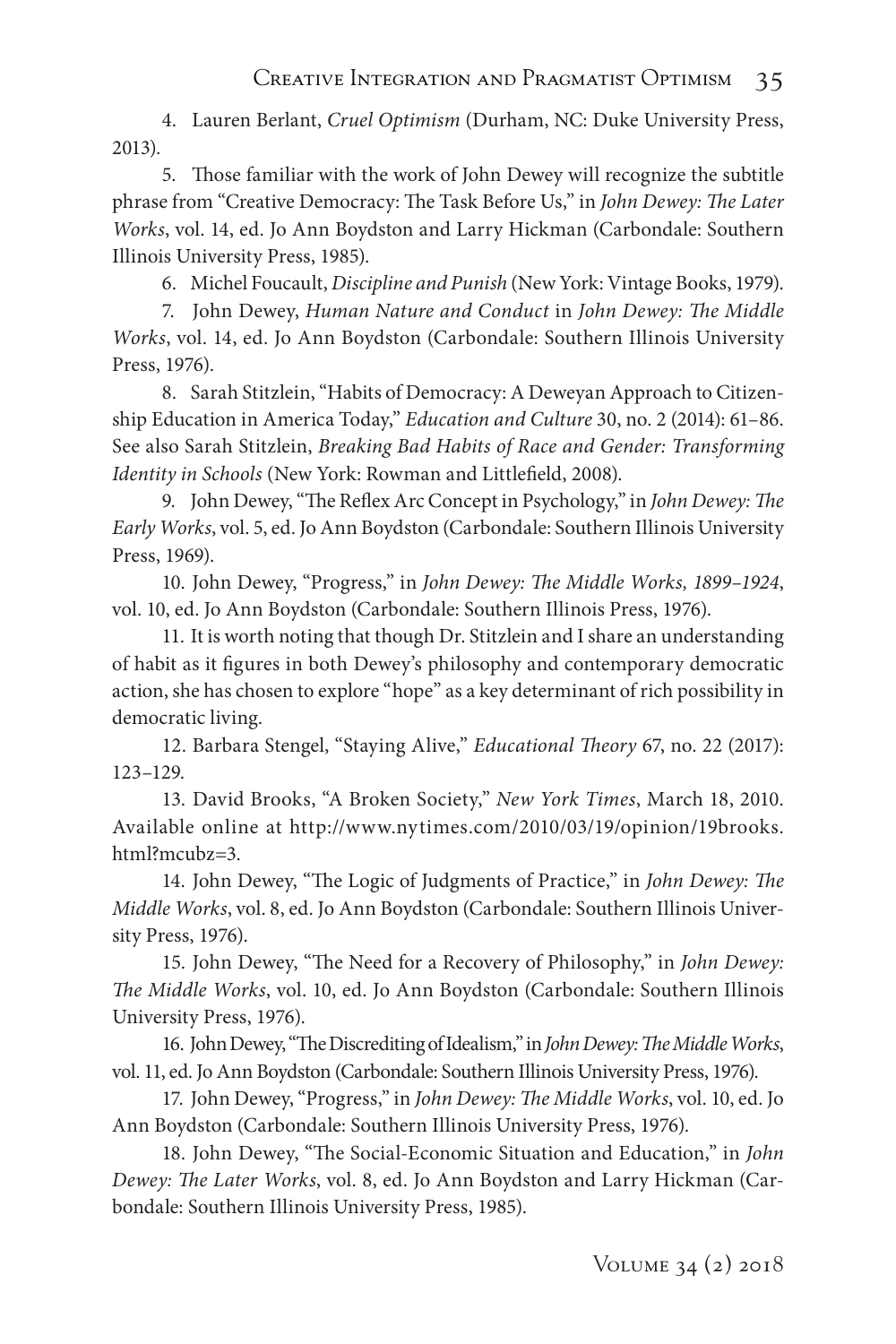19. John Dewey, "Science, Folk-lore and Control of Folk-ways," in *John Dewey: The Later Works*, vol. 3, ed. Jo Ann Boydston and Larry Hickman (Carbondale: Southern Illinois University Press, 1985).

20. Ibid.

21. John Dewey, "The Social-Economic Situation and Education."

22. Ibid.

23. John Dewey, "Democratic Ends Need Democratic Means for Their Realization," in *John Dewey: The Later Works*, vol. 14, ed. Jo Ann Boydston and Larry Hickman (Carbondale: Southern Illinois University Press, 1985).

24. John Dewey, "Contribution to *Democracy in a World of Tension*," in *John Dewey: The Later Works*, vol. 16, ed. Jo Ann Boydston and Larry Hickman (Carbondale: Southern Illinois University Press, 1985).

25. John Dewey, "Educational Lectures Before Brigham Young University," in *John Dewey: The Later Works*, vol. 8, ed. Jo Ann Boydston and Larry Hickman (Carbondale: Southern Illinois University Press, 1985).

26. John Dewey, "A Philosopher's Philosophy Interview by S.J. Woolf," in *John Dewey: Supplementary Volume 1*, ed. Jo Ann Boydston and Larry Hickman (Carbondale: Southern Illinois University Press, 1985).

27. John Dewey, "The Economic Basis of a New Society," in *John Dewey: The Later Works*, vol. 13, ed. Jo Ann Boydston and Larry Hickman (Carbondale: Southern Illinois University Press, 1985).

28. Samuel Daniel, "Behold how every man, drawn with delight." Quoted in Saul Bellow, *Humboldt's Gift* (New York: Viking Press, 1975).

29. This should not be read as a defense of the educational establishment or of traditional teacher education. Where American public schools succeed, and many do, largely in well-funded suburban areas, there is optimism effectively employed. However, urban and rural schools (and any schools where students are underserved and historically marginalized) are subject to a different criticism: that there is neither (over)confidence nor optimism. In truth, defensiveness and even cynicism are too often present in such settings, stemming in large part from chronic underfunding in the face of social and cultural challenges. One could argue that (over)confident optimism—born of greater funding and autonomy than is present in public schools—is a more productive stance than defensiveness or cynicism. That is not the question on this table.

30. See, for example, Martin Seligman, *Authentic Happiness: Using the New Positive Psychology to Realize Your Potential for Lasting Fulfillment* (New York: Atria, 2002). See also Norman Vincent Peale, *The Power of Positive Thinking* (New York: Simon and Schuster, 1952).

31. Angela Duckworth, *Grit: The Power of Passion and Perseverance* (New York: Scribner, 2016); Carol Dweck, *Mindset: The New Psychology of Success* (New York: Random House, 2006).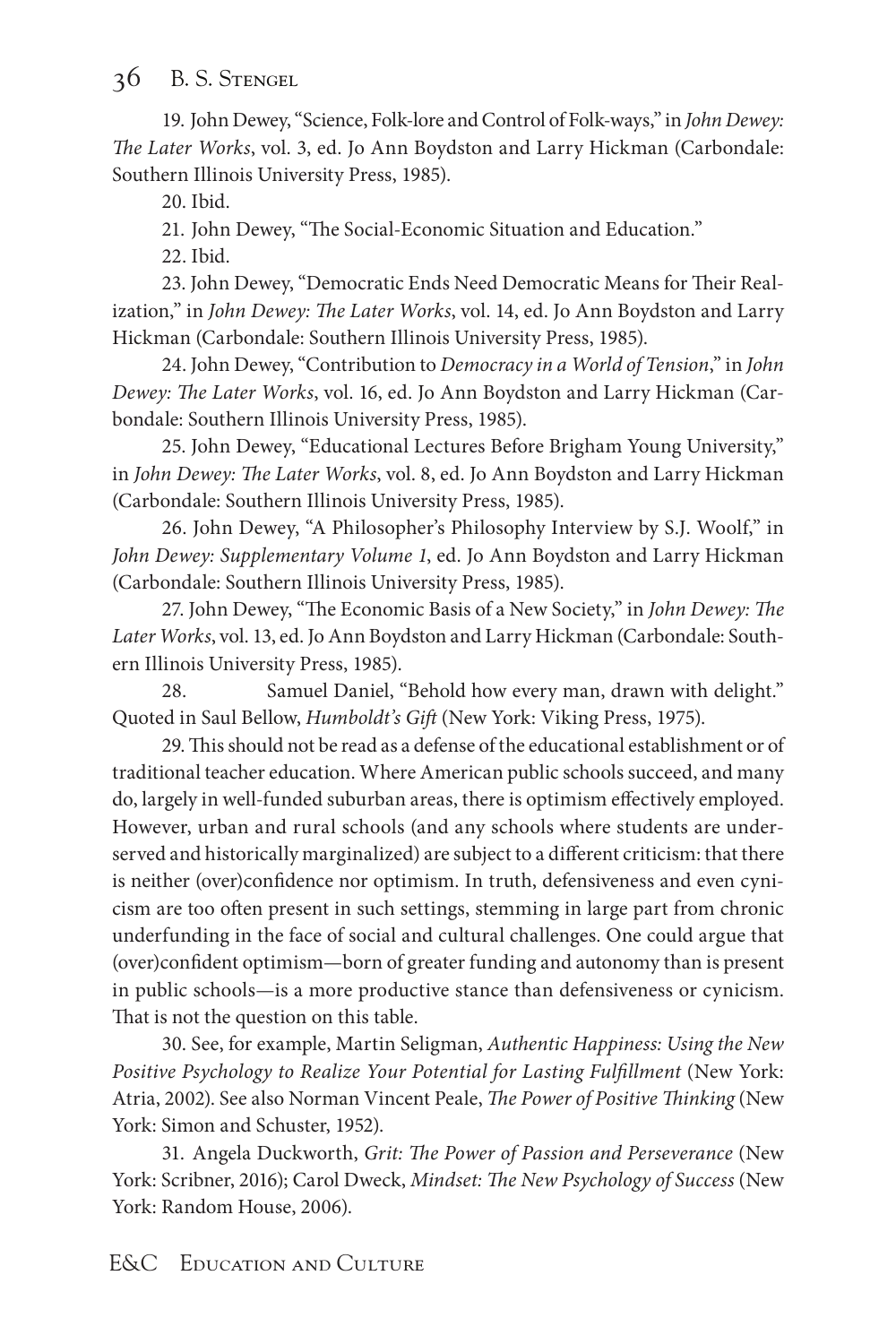32. Berlant, *Cruel Optimism,* 1.

33. After thirty-five years as a teacher educator, I would say with conviction that future teachers have complex motivations that include a desire for modest economic security, an appreciation for autonomy, and an enjoyment of working with young people and/or a love of a particular subject matter. But they always also *start out* with what David Hansen, Doris Santoro, and others have explored as "moral motivations." That is, they view teaching as meaningful work that targets private and public good. Their visions of teaching as vocation are rooted in specific experiences when they were the "initiate" learning to understand the world in new ways and when teachers enabled them to see new possibilities for action.

34. Berlant, *Cruel Optimism,* 1.

35. Zygmunt Bauman, *Liquid Life* (London: Polity Press, 2005).

36. Berlant, *Cruel Optimism,* 4.

37. Doris Santoro explores these questions in *Demoralized: Why Teachers Leave the Profession They Love and How They Can Stay* (Cambridge, MA: Harvard Educational Press, 2018).

38. John Lachs, *Stoic Pragmatism* (Bloomington: Indiana University Press, 2012), 32.

39. Ibid., 42.

40. John Dewey, "A Theory of Emotion I: Emotional Attitudes" (1894) and "A Theory of Emotion II: The Significance of Emotions" (1895), in *John Dewey: The Early Works, 1882–1898,* vol. 4, ed. Jo Ann Boydston (Carbondale: Southern Illinois University Press, 1976); Sara Ahmed, *The Cultural Politics of Emotion* (New York: Routledge, 2005).

41. We hear a version of critical pragmatist optimism in Zadie Smith's Welt Prize address given just after the November election. Smith acknowledges that her readers perceive a new note of despair in her writing and wonder whether she is no longer a champion of "multiculturalism." She says in response, "I believe in human limitation, not out of any sense of fatalism but out of a learned caution .... We will never be perfect; that is our limitation. But we can have, and have had, moments in which we can take genuine pride. Human living is 'not perfect but . . . filled with possibility.'" Even now.

42. Jane Addams, *Democracy and Social Ethics* (New York: Macmillan, 1902); *Twenty Years at Hull House* (New York: Macmillan, 1912); "Newer Ideals of Peace," excerpted in L. Harris, S. Pratt, and A. Waters, eds., *American Philosophies: An Anthropology* (Malden, MA: Blackwell, 1907), 389–404.

43. Judith Butler, "Subjection, Resistance, Resignification: Between Freud and Foucault," in *The Psychic Life of Power: Theories in Subjection* (Stanford, CA: Stanford University Press, 1997), 84–105.

44. Sara Ahmed, *The Promise of Happiness* (Durham, NC: Duke University Press, 2010).